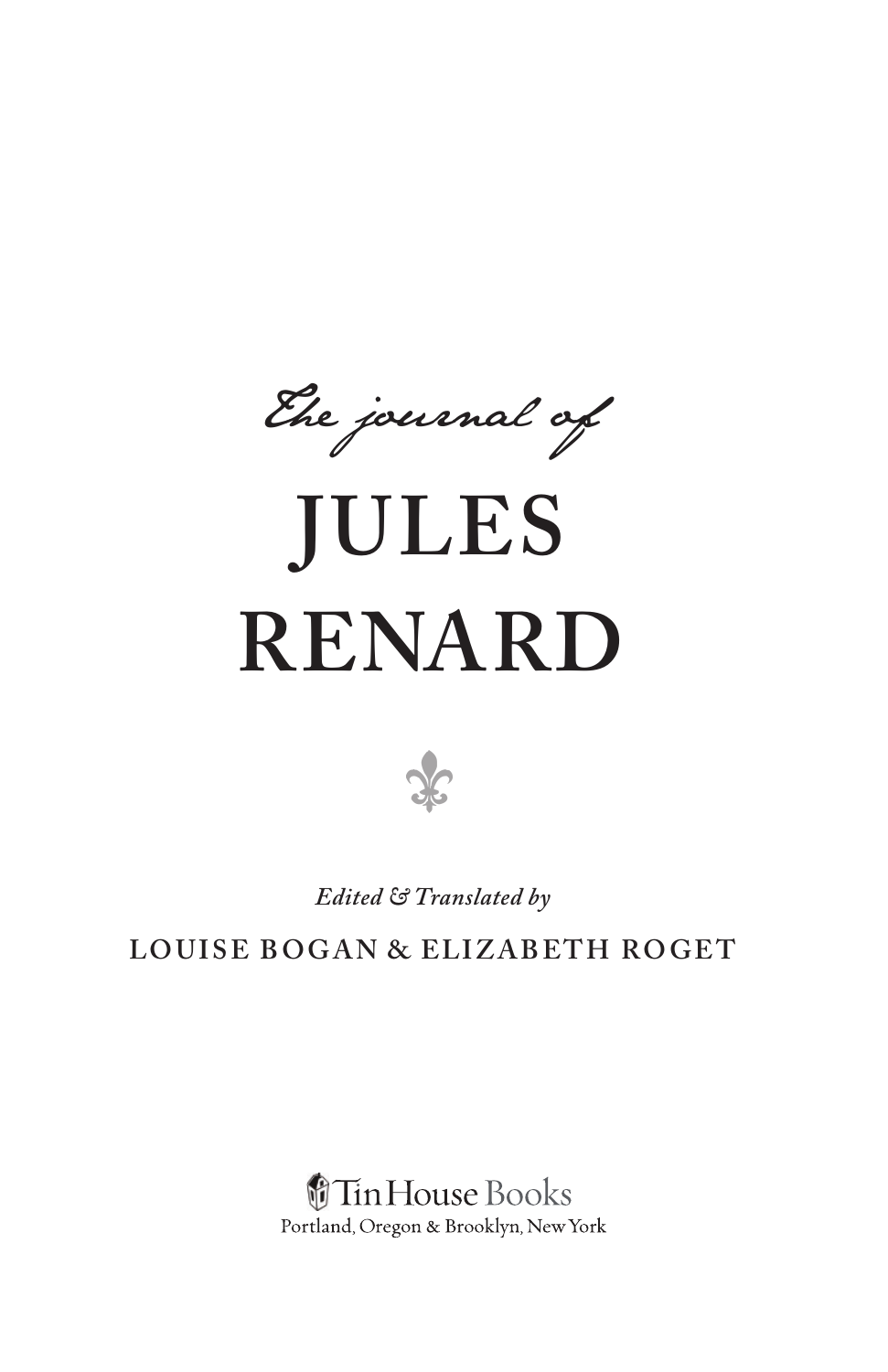Originally published in France under the title *Journal* by Jules Renard

This translation was first published in the United States by George Braziller, Inc., 1964.

Tin House Books edition copyright © 2008, 2017

All rights reserved. No part of this book may be used or reproduced in any manner whatsoever without written permission from the publisher except in the case of brief quotations embodied in critical articles or reviews. For information, contact Tin House Books, 2617 NW Thurman St., Portland, OR 97210.

Published by Tin House Books, Portland, Oregon and Brooklyn, New York

Distributed by W. W. Norton and Company.

Library of Congress Cataloging-in-Publication Data

Renard, Jules, 1864-1910.

[ Journal. English]

 The Journal of Jules Renard / edited and translated by Louise Bogan and Elizabeth Roget.

 p. cm. Includes bibliographical references and index. ISBN 978-0-9794198-7-4 (alk. paper) 1. Renard, Jules, 1864-1910--Diaries. 2. Authors, French--19th century--Diaries. 3. Authors, French--20th century--Diaries. I. Bogan, Louise, 1897-1970. II. Roget, Elizabeth. III. Title. PQ2635.E48Z4613 2008 840.1--dc22 2008019921 ISBN 10: 0-9794198-7-5

Interior design by Laura Shaw Design, Inc. and Diane Chonette Printed in the USA www.tinhouse.com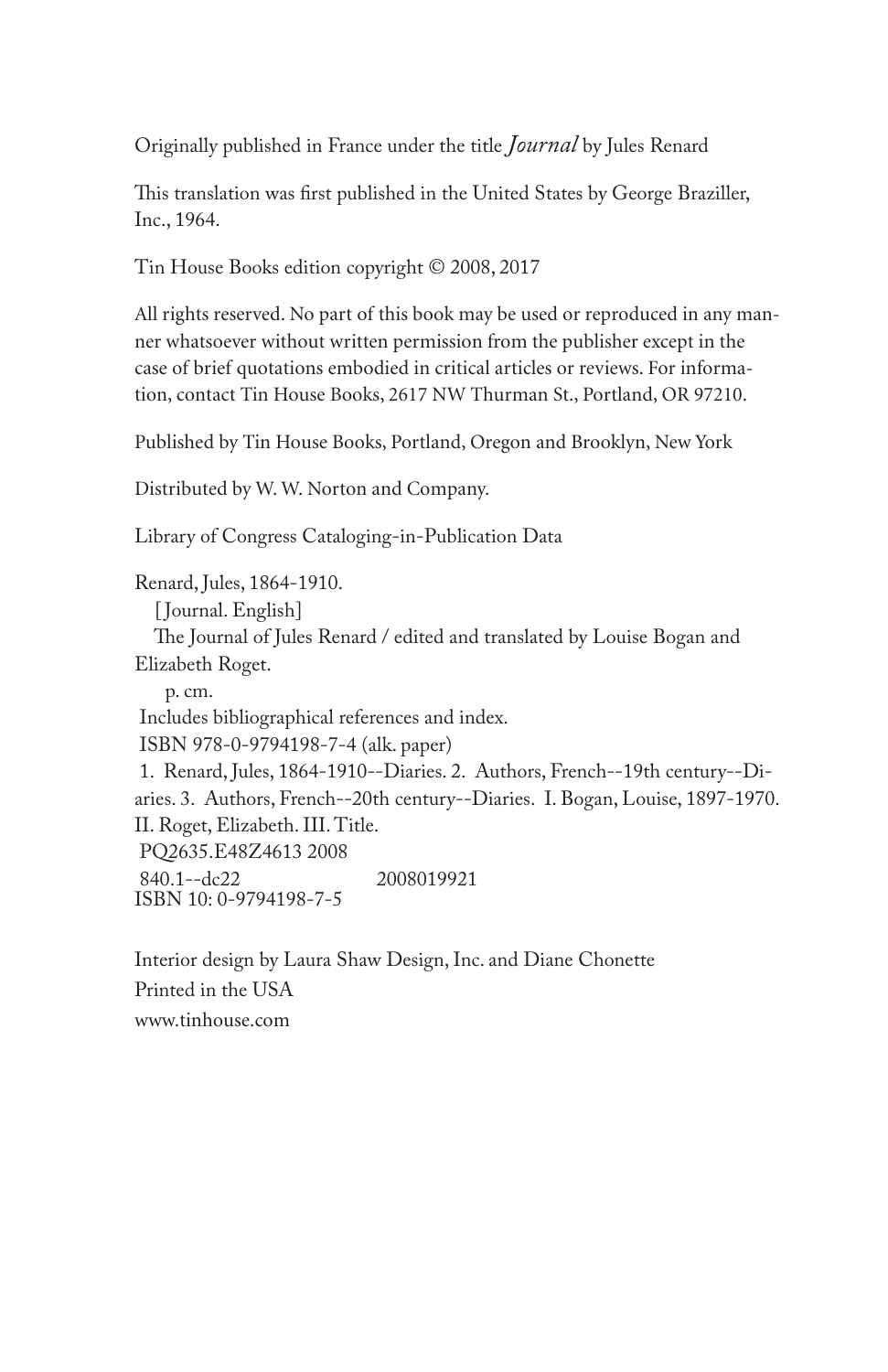Contents

PREFACE—Louise Bogan 9

# BEFORE 1887—Elizabeth Roget 13

# 1887 17

*It astounds us to come upon other egoists, as though we alone had the right to be selfish, and be filled with the eagerness to live.*

1888 21 *In order to do certain crazy things, it is necessary to behave like a coachman who has let go of the reins and fallen asleep.*

1889 24 *I can't get around this dilemma: I have a horror of troubles, but they whip me up, they make me talented. Peace and well-being, on the contrary, paralyze me. Either be a nobody, or everlastingly plagued.*

1890 <sup>36</sup> *I'm intelligent, more intelligent than many others. This is obvious, since I can read* The Temptation of Saint Anthony *without falling asleep. But this intelligence is like water running, unknown, unused, in some region where no one has as yet built a mill. Yes, that is it: I have not yet found my mill. Shall I ever find it?*

1891 42 [*André Gide*] *is clean-shaven, has a cold in the nose and throat, an exaggerated jaw, eyes between two welts. He is in love with Oscar Wilde, whose photograph I perceive on the mantel: a fleshy gentleman, very refined, also clean-shaven, who has recently been discovered.*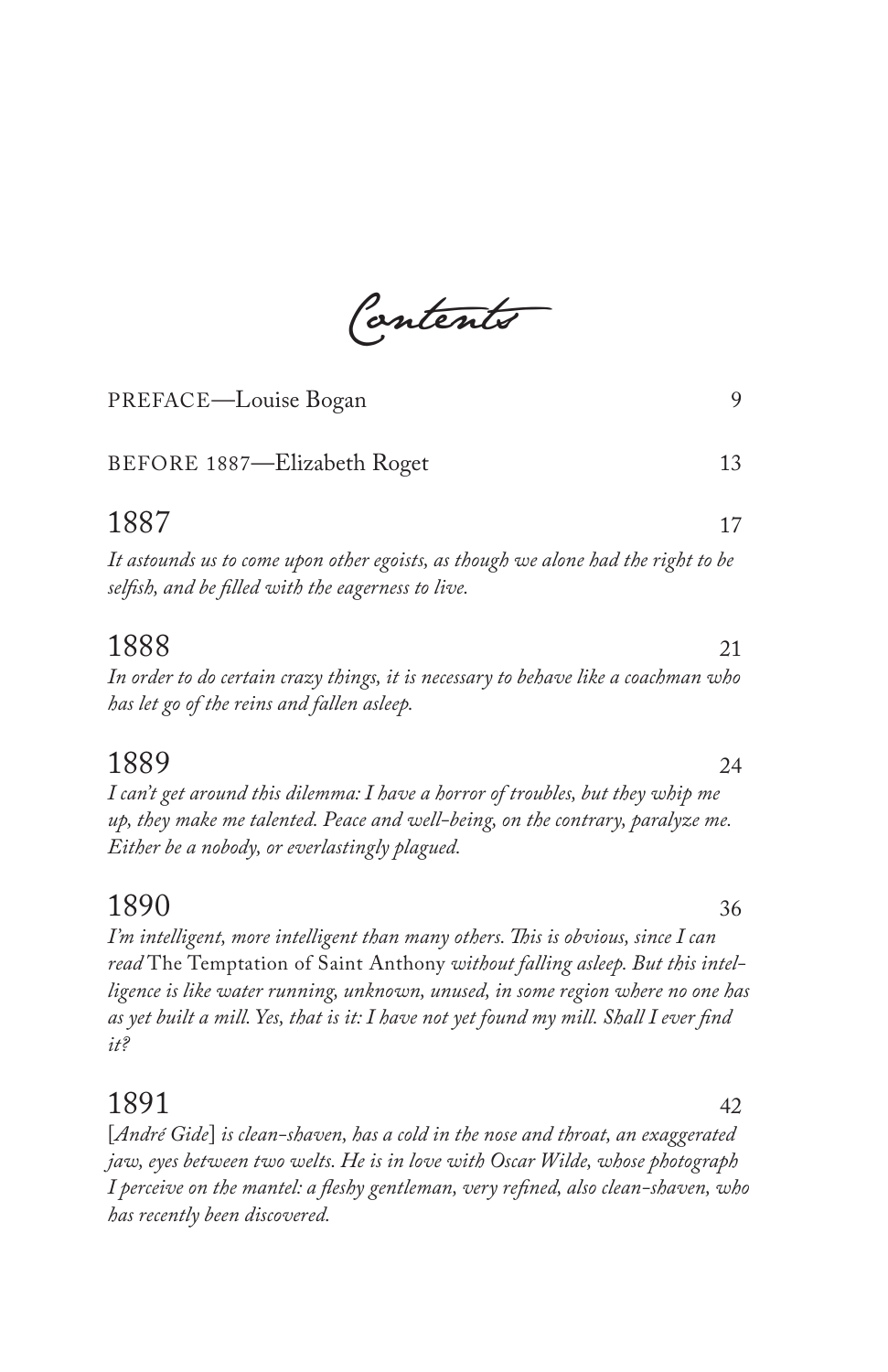1892 49 *At the café,* [*Verlaine*] *is addressed as "Maître" and "cher Maître", but he is worried, and wants to know what they did with his hat. He looks like a drunken god. All that is left of him is our cult. Above clothes in ruins—a yellow tie, an overcoat that must stick to his flesh in several places—a head out of building stone in process of demolition.* 

1893 58 *Whenever I have talked to anyone at too great length, I am like a man who has drunk too much, and, ashamed, doesn't know where to put himself.*

 $1894$  66 [*Lautrec*] *often mentions small men, while seeming to say: "And I'm not as small as all that!" He has a room in a "house", is on good terms with all the ladies, who have feelings of a fineness unknown to honest women, and who pose admirably. He also owns a convent, and he goes from the convent to the "house".*

 $1895$   $77$ *I desire nothing from the past. I do not count on the future. The present is enough for me. I am a happy man, for I have renounced happiness.*

 $1896$  89 *Sarah Bernhardt. When she comes down the winding staircase of the hotel, it looks as though she was standing still, while the staircase turns around her.*

1897 104 *"I have a hundred clippings," I say, "testifying to the success of Plaisir de Rompre." Why do I say a hundred, when I know quite well there are not over seventy?*

1898 123 *I turn home, my heart filled with anguish because I have watched the sun set and heard the birds sing, and because I shall have had so few days on this earth I love, and there are so many dead before me.*

# 1899 133 *I am not content with intermittent life: I must have life at each instant.*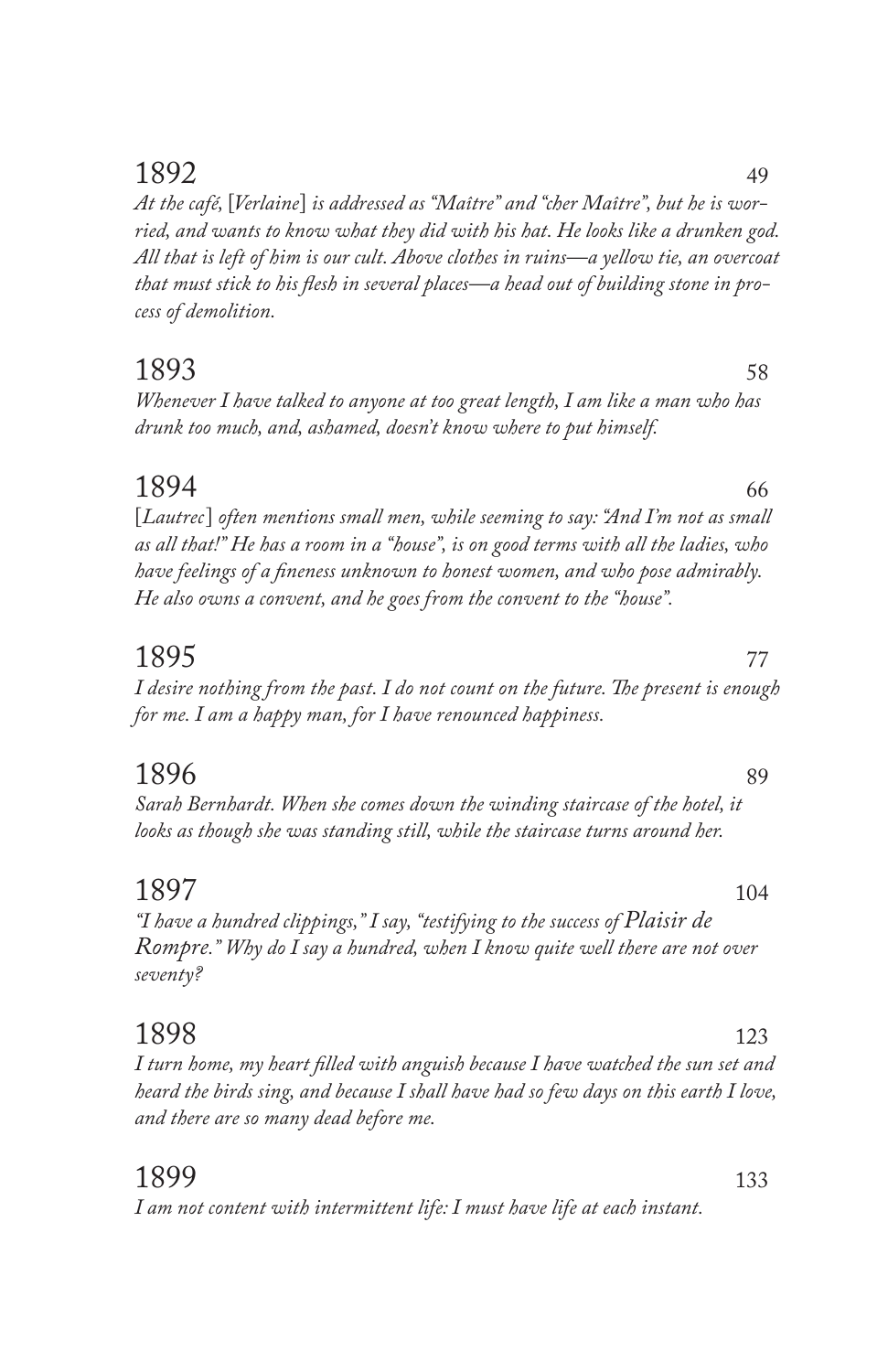1900 142 *I, I, not an enthusiast? A few notes of music, the sound of flowing water, the wind in the leaves, and my poor heart runs over with tears, with real tears—yes, yes!*

1901 155 *We no longer know what love is. The thing itself is lost, drowned in a verbal deluge. It is impossible to come through to reality, which should be simple and clear.*

 $1902$  167 *As long as thinkers cannot tell me what life and death are, I shall not give a good goddamn for their thoughts.*

1903 176 You say I am an atheist, because we do not search for God in the same manner; *or rather, you believe you have found Him. I congratulate you. I am still searching for Him. I shall search for Him ten, twenty years, if He lends me life.*

1904 192 *How quickly one could lose one's head! Any moment, there is nothing between us and death but the paper hoop of the clown. It should not be too difficult to jump through! We would not reappear, that is all.*

1905 212 *In order to work, you clear away the obligations in your life. No visits, no meals on the outside, no fencing or promenades. You will be able to work, to do fine things—and, on that wide gray sheet that is a day, your mind projects nothing.*

1906 229 *If I were to begin life again, I should want it as it was. I would only open my eyes a little more. I did not see properly, and I did not see everything in that little universe in which I was feeling my way.*

1907 253 *. . . one does not grow old. Where the heart is concerned, the fact is accepted, at least in matters of love. Well, it is the same with the mind. It always remains young. You do not understand life any more at forty than you did at twenty, but you are aware of this fact, and you admit it. To admit it is to remain young.*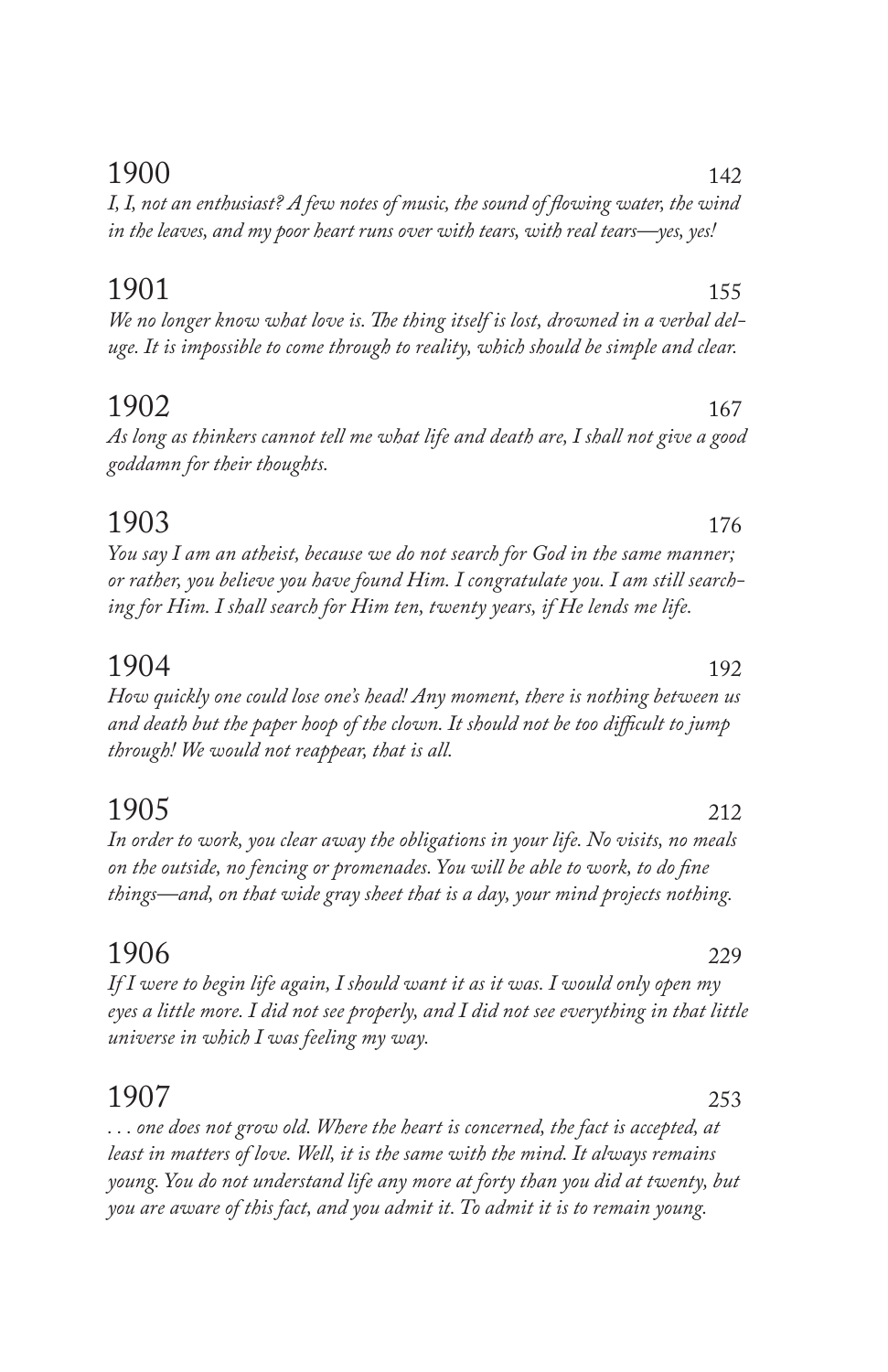1908 267 *Books have lost their savor. They no longer teach me anything. It is as though one were to suggest to a painter that he copy a painting. O nature! There is only you left.*

1909 283 *I can no longer walk from one end of the Tuileries to the other. I am obliged to sit down and give two sous to the old women who sell lilies of the valley.*

1910 298 *I don't understand life at all, but I don't say it is impossible that God may understand it a little.*

Index of Proper Names 301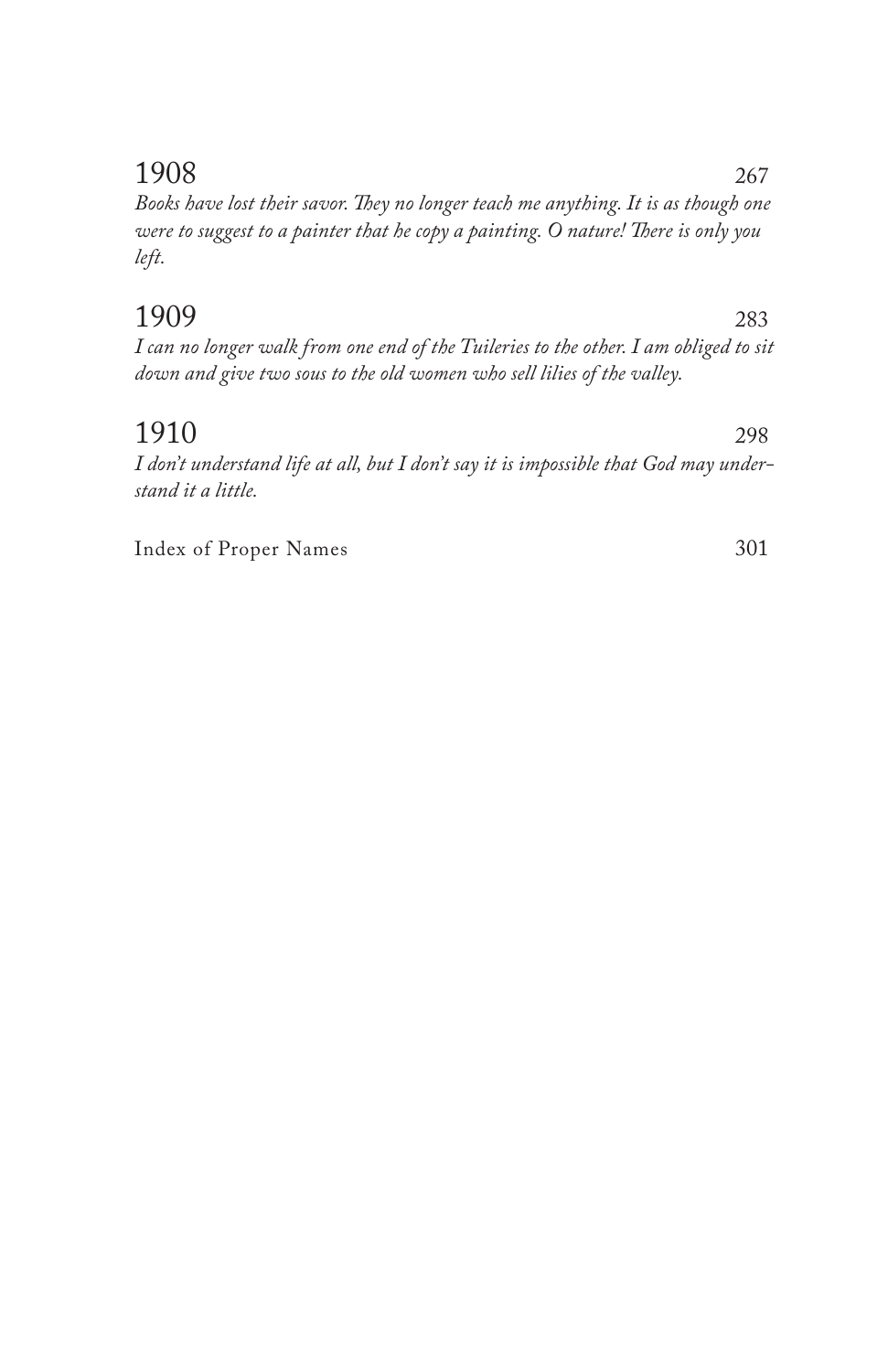Preface

"Je lis avec ravissement le *Journal* de Jules Renard . . . Il y a là, par moments, de l'excellent, du parfait; et parfois même, ô surprise, de l'attendri . . ."

—André Gide, *Journal* (March 1927)

It is difficult to discover, given Jules Renard's steadily augmented reputation in France and elsewhere since his death in 1910, the reasons for the almost total neglect of his work in England and America. His chief fame in English-speaking countries came to be attached to the motion picture, released in the early thirties, based on *Poil de Carotte*, the extraordinary autobiographical *récit* first published in 1894 and later made into a one-act play by Renard in 1900. In France, his early novel, *L'Ecornifleur* (1892), is considered one of the great novels of the nineteenth century. His *Journal*, published in definitive form in 1935, was reissued in 1960 in the format of the *Bibliothèque de la Pléiade*—a series remarkable for its finely-produced editions of French classical literature. Critical praise of a high order has been tendered the author over the years. Albert Thibaudet in 1927 named Renard's *Journal inédit*, along with Gide's *Si le grain ne meurt*, as incontestably the two autobiographical masterpieces of the twentieth century.

Renard never in any manner attached himself to that avant-garde which was in process of formation in Paris in all the arts during his lifetime, and this separation from movements which were about to gather to themselves the most striking talents of the new century may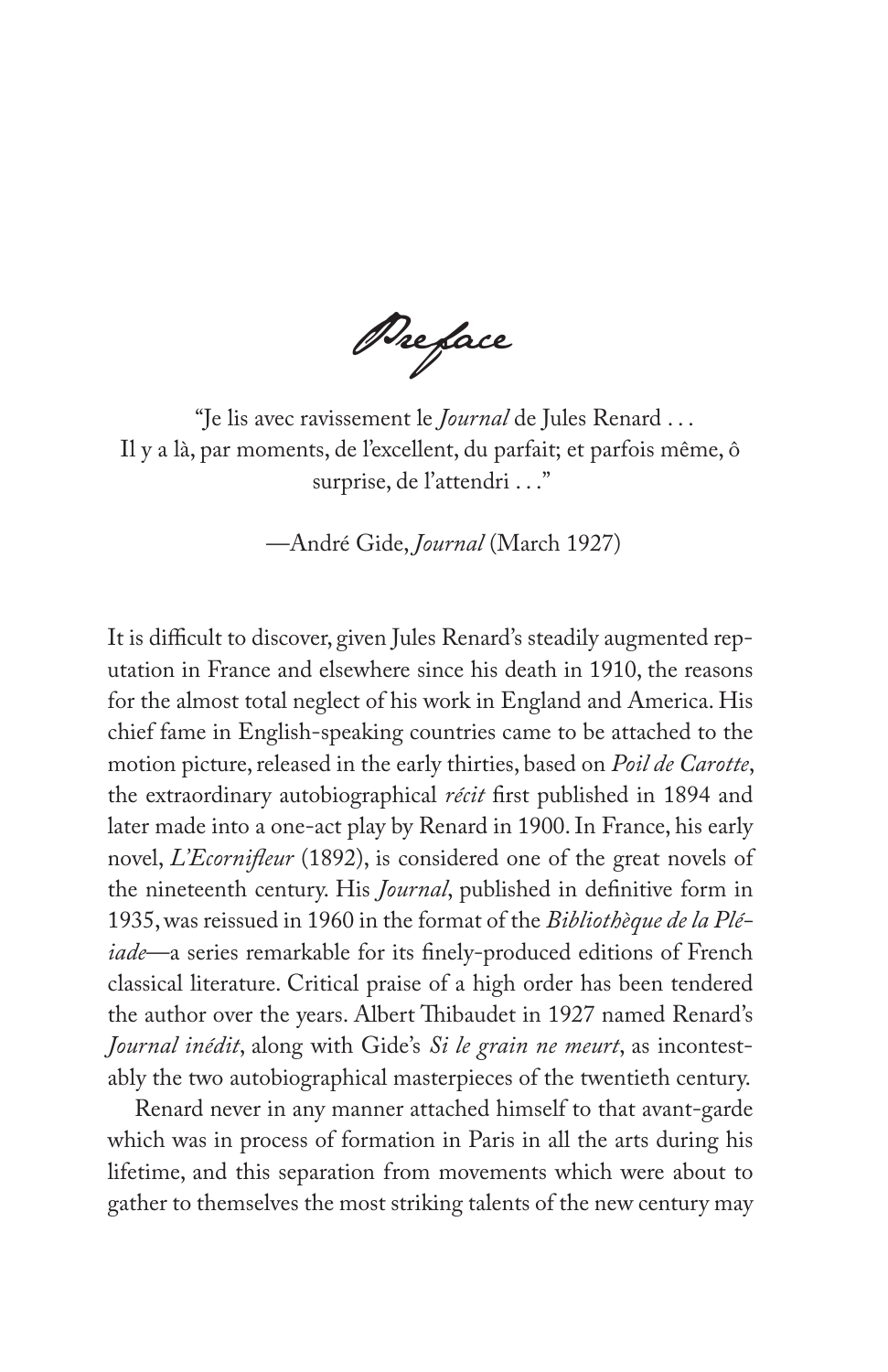well have kept his reputation apart from the mainstream of influence. Renard wrote plays for the theatres of the boulevards. He became a member of the Académie Goncourt, but was never closely in touch with the experimental or the extreme. Although he knew and liked Toulouse-Lautrec (who was to illustrate his Histoires naturelles), he took no interest when Maurice Ravel set parts of this most charming bestiary to music, not even to the extent of attending a first concert presentation.

It is one of Renard's central virtues that his mind and emotions continued to be refreshed by the air of his countryside—especially during the years—when he, like his father before him, became mayor of Chitry.

The keeping of a journal may become a futile and time-wasting occupation for a writer. Temptations toward the inconsequential detail, the vaporous idea and the self-regarding emotion are always present and can become overwhelming. Renard's *Journal*, from its beginning, shows a young writer who is consciously moving away from early mistakes, whose goal is cleanness of style and precision of language. We do not see him as an innovator, but as one who made restitution of certain classically severe effects which the French Romantics in their exuberance, and the Symbolists in their search for the extremes of musicality, had overlooked or ignored. It is possible, in the pages of the *Journal*, to watch Renard training himself, "independent of schools . . . how to reproduce in compressed and resistant [prose] life completely pure and completely simple"—his life and the life of others.

The atmosphere of the period was hardly propitious for this sort of truth-telling, or this sort of style. The great days of Symbolism were over—Mallarmé had died in 1898—and the central figures of the modem revolt in all the arts were still too young to have made their mark. A tired exoticism afflicted academic and "official" art, and poetry (no matter how feeble)—not prose—gave entrance to the *salons*. Renard's early apprenticeship writing reflects this atmosphere. But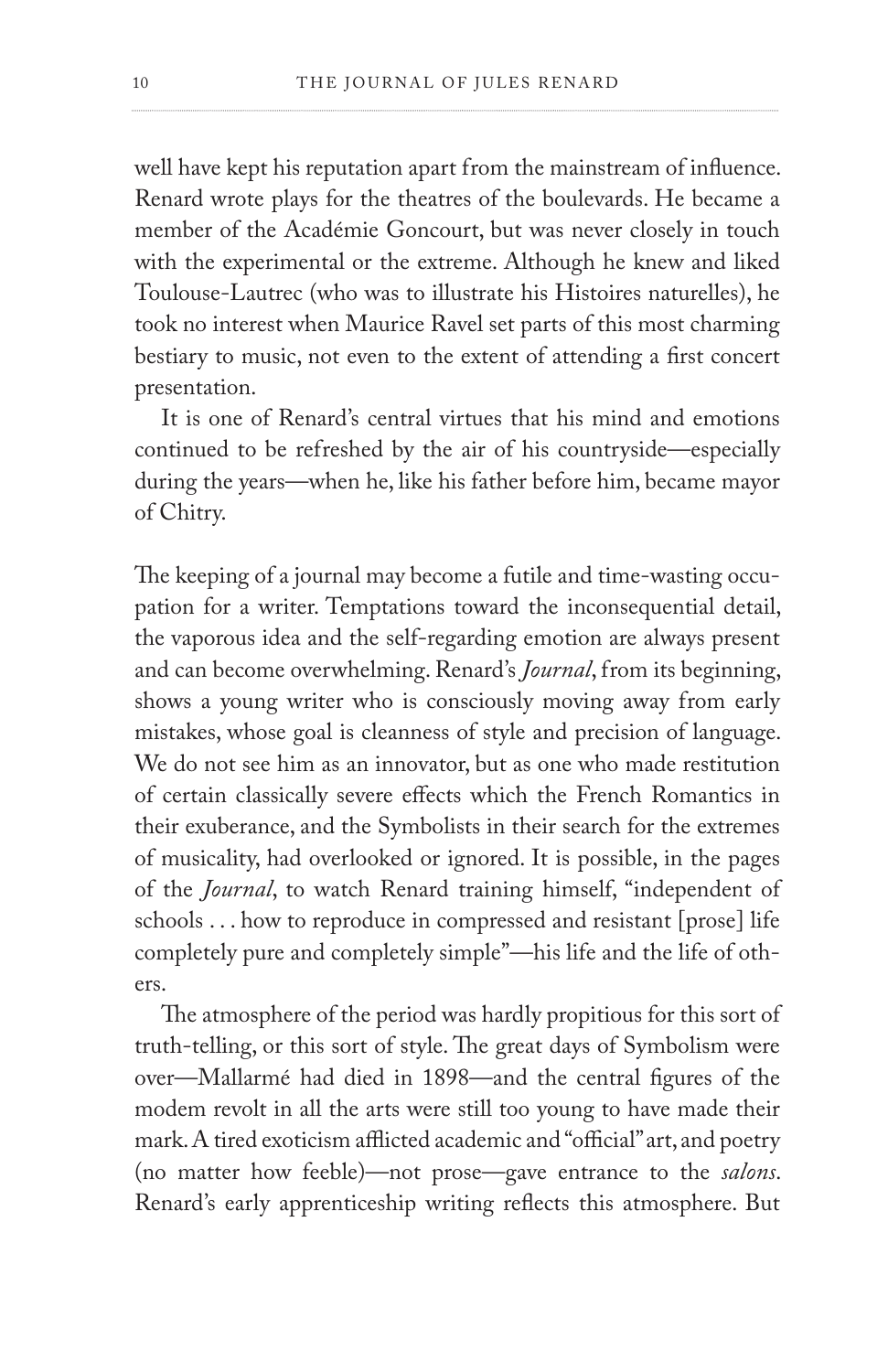by 1890, when he was twenty-six, he had begun to put his youthful affectations and artificialities behind him for good; the *Journal*, from its first pages, abounds in mockery of the false, the half-observed, and the grandiose.

Renard's passion for factual truth and stylistic exactitude, once formed, remained central to his work throughout his career. This preoccupation never hardened into obsession; one of the great pleasures of reading Renard is the certainty, soon felt by the reader, that nothing is being put down in meanness or malice. The shadow of the small boy who had suffered bitterly because of the obsessions of his parents—his father's mutism, his mother's hypocrisy—always falls across the page. But Renard, in speaking difficult and shocking truths concerning Mme. Lepic (the name given to the mother of *Poil de Carotte* was carried over, in the *Journal*, to denote his own mother), does not hesitate to tell equally shocking truths about her red-headed son. Hard facts concerning family relationships were not usual in end-ofthe-century writing. And Renard, in the *Journal*, presents the erotic elements in the son-mother relationship with extraordinary frankness—a frankness he shares with Stendhal (in *Henri Brulard*) before him, and with the Proust who is to come.

Truth about life, in Renard's view, had been distorted by literature. He applied himself to correct that distortion, not by the crass realism of Zola, but by an analysis based on sympathy, warmth, and tenderness. The peasants of his countryside were as important to him as his Parisian colleagues; they were his friends and his neighbors; even the dullest of his servants was not separated from his affection and attention. Animals were his familiars; he visited the Paris zoo regularly with enthusiastic interest, and he knew and felt for the wild and tame creatures of field and barnyard. The *Journal* celebrates the mystery, strangeness and beauty of bird and beast, seen without romantic coloring within their natural scene.

The final impression received from the *Journal* is one of delicacy backed up by power—power of character and power of intellect. Again and again those moments of insight appear which can only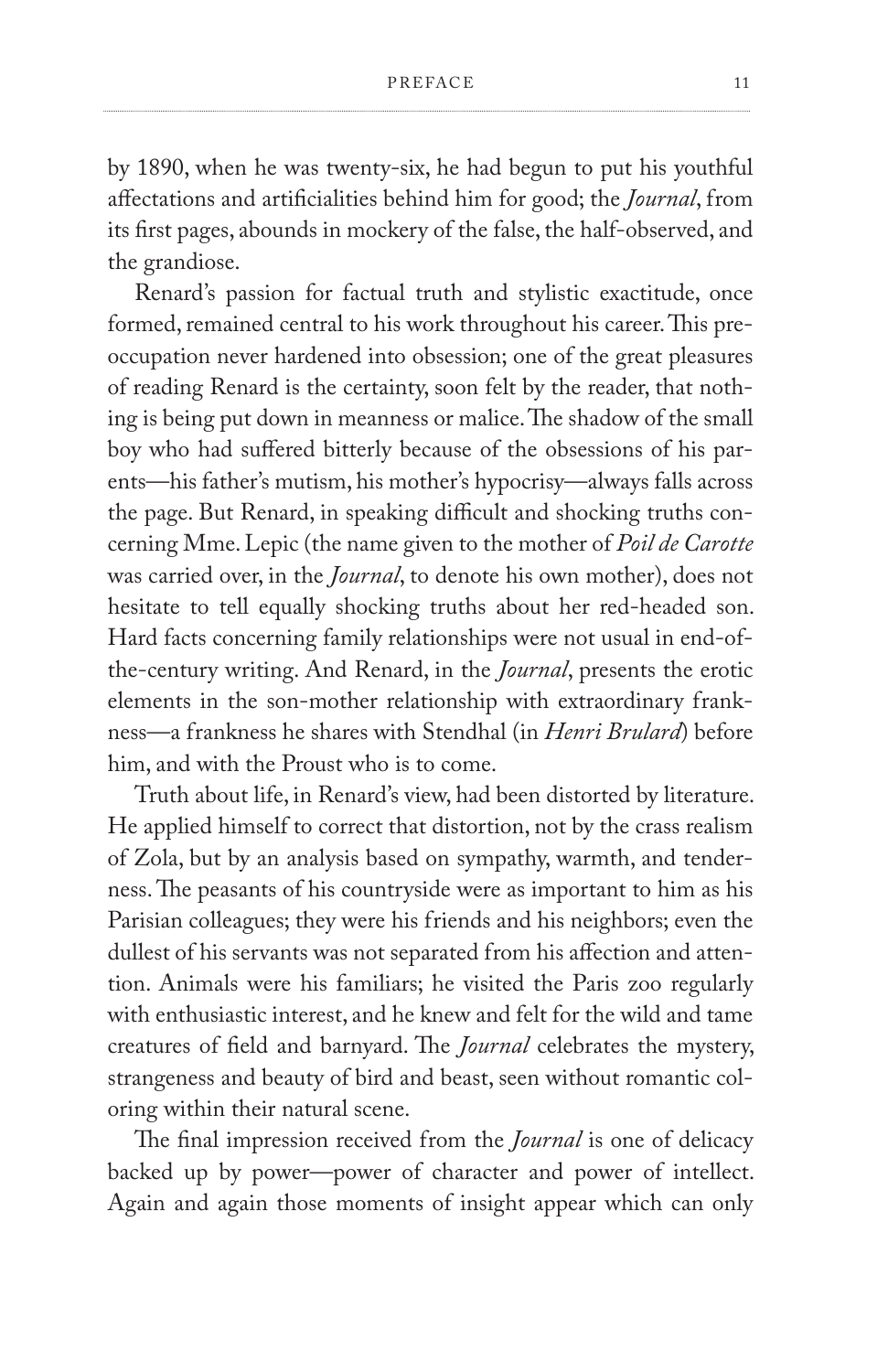stem from absolute honesty of perception added to complete largeness of spirit. At these moments we understand why Renard's compatriots have not hesitated, some fifty years after his death, to name him among the masters.

The *Journal*, spanning twenty-four years, is a very long book. In its latest edition, the compact volume put out by the *Bibliothèque de la Pléiade* in 1960, it runs to 1267 pages. In making a selection that would place the writer and his preoccupations before the American reader, we have necessarily had to leave out, not only a large body of "writer's notes," but whole topics—such as Jules Renard's periods of service in the army; his accounts of the many literary banquets for which the period was famous; his espousal of the cause of Dreyfus (for he was an impassioned *dreyfusard*, and backed Zola with enthusiasm and indignation); his near-discipleship of the celebrated Socialist leader, Jean Jaurès; and his adoption—which appears more romantic than practical—of socialism. There are also a number of entries that are too topical to be of interest in this country and this time.

We have tried to establish, by the very things left out, a sort of continuity. In the texts we have chosen, the pleasures are many. There are, always, the single descriptive phrases, usually centered around an image that is at once poetic and piercingly exact; the insights into people and situations; the sketches of "his country" (one wishes he had done the same for Paris); the literary comment. Among the "threads" that run through the years we see the life of the writer as a man of letters, both in what it meant to him personally and in its aspect of worldly success—the *gloire* he always longed for but never quite achieved. We have his family life, especially the strange interrelationships of his parents and himself; we have the Paris friends, the big names—Sarah Bernhardt, Edmond Rostand, Lucien Guitry; and the country people to whom he always returned. As Léon Guichard wrote: "The *Journal* is a mine of inexhaustible riches." We have tried to extract its core.

# —**LOUISE BOGAN**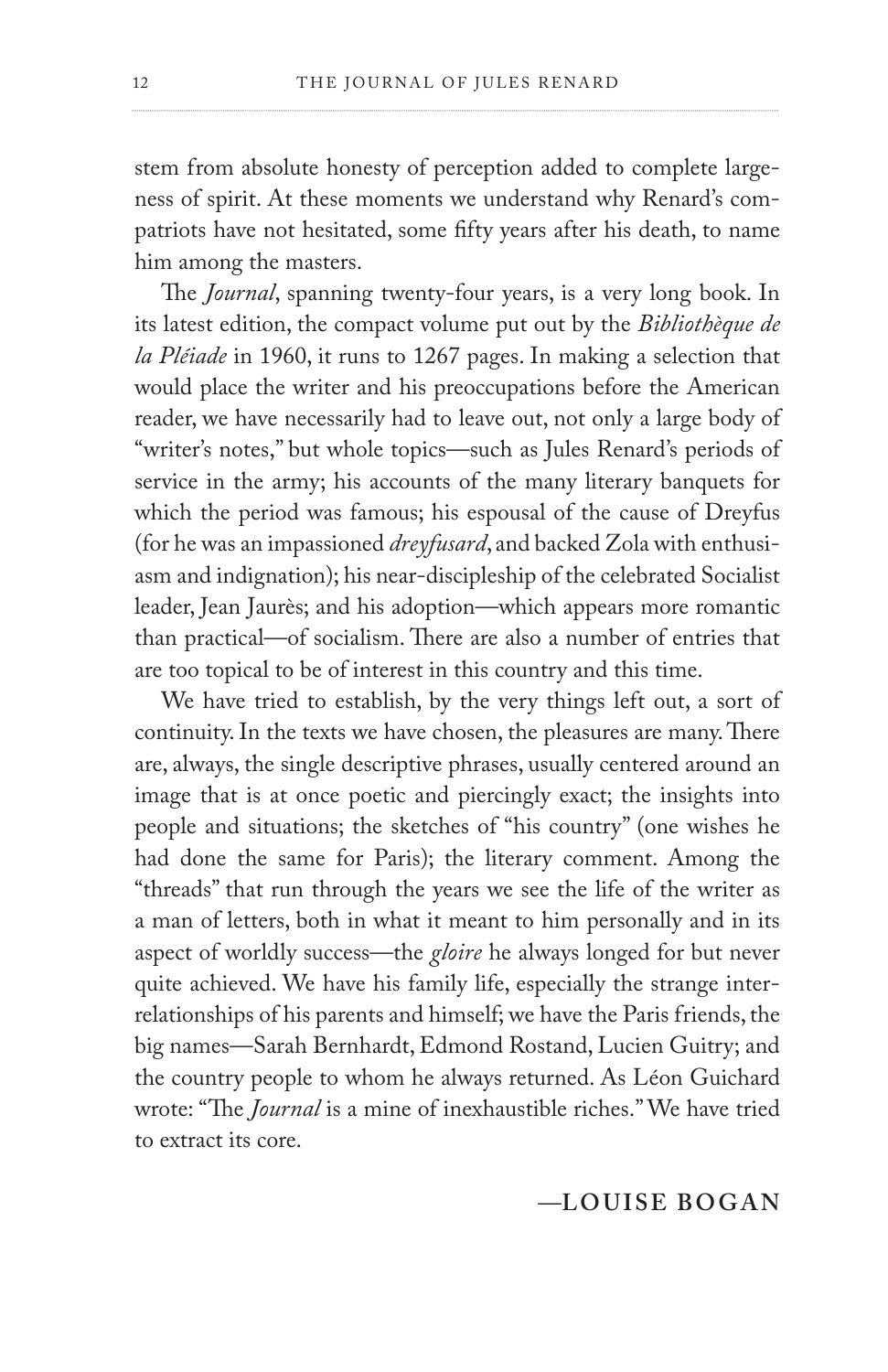Before 1887

A bronze bust of Jules Renard stands in the village of Chitry, some one hundred forty miles south of Paris. This was not, however, his birthplace. He was born, in 1864, at Châlons-sur-Mayenne, where his father was in charge of certain construction operations. But the elder Renard's place of origin was Chitry, and he brought his family back to it while his youngest son, on whose life and work the region was to exert so deep an influence, was still in his infancy. M. Renard *père* was shortly elected mayor of the village, apparently for life.

The future writer's childhood was a disaster. He had an older sister, Amélie, and an older brother, Maurice, mentioned at some length in the *Journal*. M. Renard, embittered by the death of a first-born daughter he had deeply loved, paid little attention to his other children. He was taciturn, violently *anticlérical*, rigidly honest. Mme. Renard was a bigot, and a compulsive talker and fibber. Shortly after the birth of her youngest son, her husband ceased speaking to her, and he never spoke to her again. Whether because of this coincidence or for some other reason, she came to vent all her frustration, resentment, and humiliation on this last child. Jules Renard later described his bitter childhood—from which he never entirely recovered—in a number of short pieces that were first published in different periodicals and then collected under the title *Poil de Carotte* ("Carrot-top"—he was a redhead). The bleak boarding school in Nevers to which he and his brother were sent became a haven to him, a place of refuge from his family.

When he was seventeen, his father, at the instance of his school principal, sent him to Paris to study rhetoric at the Lycée Charlemagne and to obtain his *baccalauréat*. He was to become a teacher. By the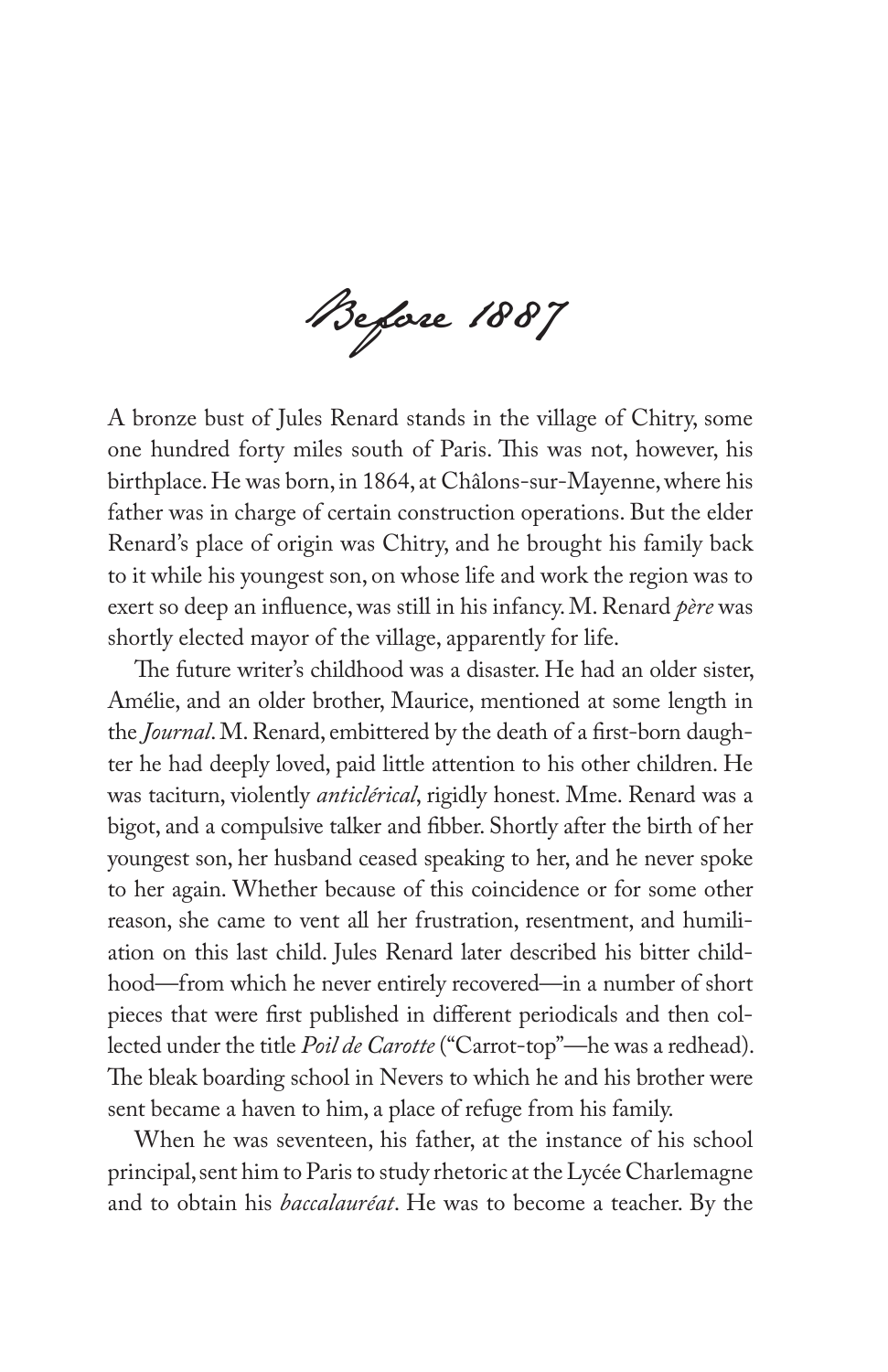time he was nineteen he had given up this idea. His father was sending him a small allowance. For the next few years—interrupted by a year's military service—he lived on that, supplemented rather painfully by odd clerking and tutoring jobs. He ghost-wrote a book on furniture. Meanwhile, he kept on writing short stories, only one of which was published—unpaid—at the time. He frequented literary cafés and certain newspaper milieux. All young men aspiring to a name in letters wrote poetry, and young Renard managed to publish, at his own expense, a collection of fairly banal verse, which he called *Les Roses*.

He was a country boy. His accent was not quite the accent of Paris, and his features were rough-hewn, but he was ambitious, and already wore the top hat and carried the elegant walking stick of the *boulevardier* he was to become. He must have had more than ordinary attractiveness, because, although he was penniless, his amie was a young actress of the Comédie Française, who tirelessly recited his poems in *salons*. (His inevitable break with her became, nine years later, the subject of his first and highly successful play, *Le Plaisir de Rompre*). He was also enthusiastically received in the homes of rich bourgeois reaching out for culture—a situation he later described in his novel *L'Ecornifleur*—"The Sponger" (1892).

He was desperately trying to find a stable situation, of almost any nature, and was even considering, much against his inclination, a post of schoolteacher in Algeria, when he met Mlle Marie Morneau. Her antecedents were undistinguished, but she was seventeen, pretty, and, by all accounts—not only Jules Renard's—gifted with a disposition almost Biblical in its selflessness. She, too, must have felt the attractiveness of the young Renard, for she not only married him, but brought him as part of her *dot* a narrow house on the Rue du Rocher, which became their Paris home, and a personal fortune of 300,000 francs.

Jules Renard continued for a while his part-time tutoring and other odd jobs, but he could from now on give himself over to finding his footing as an *homme de lettres*.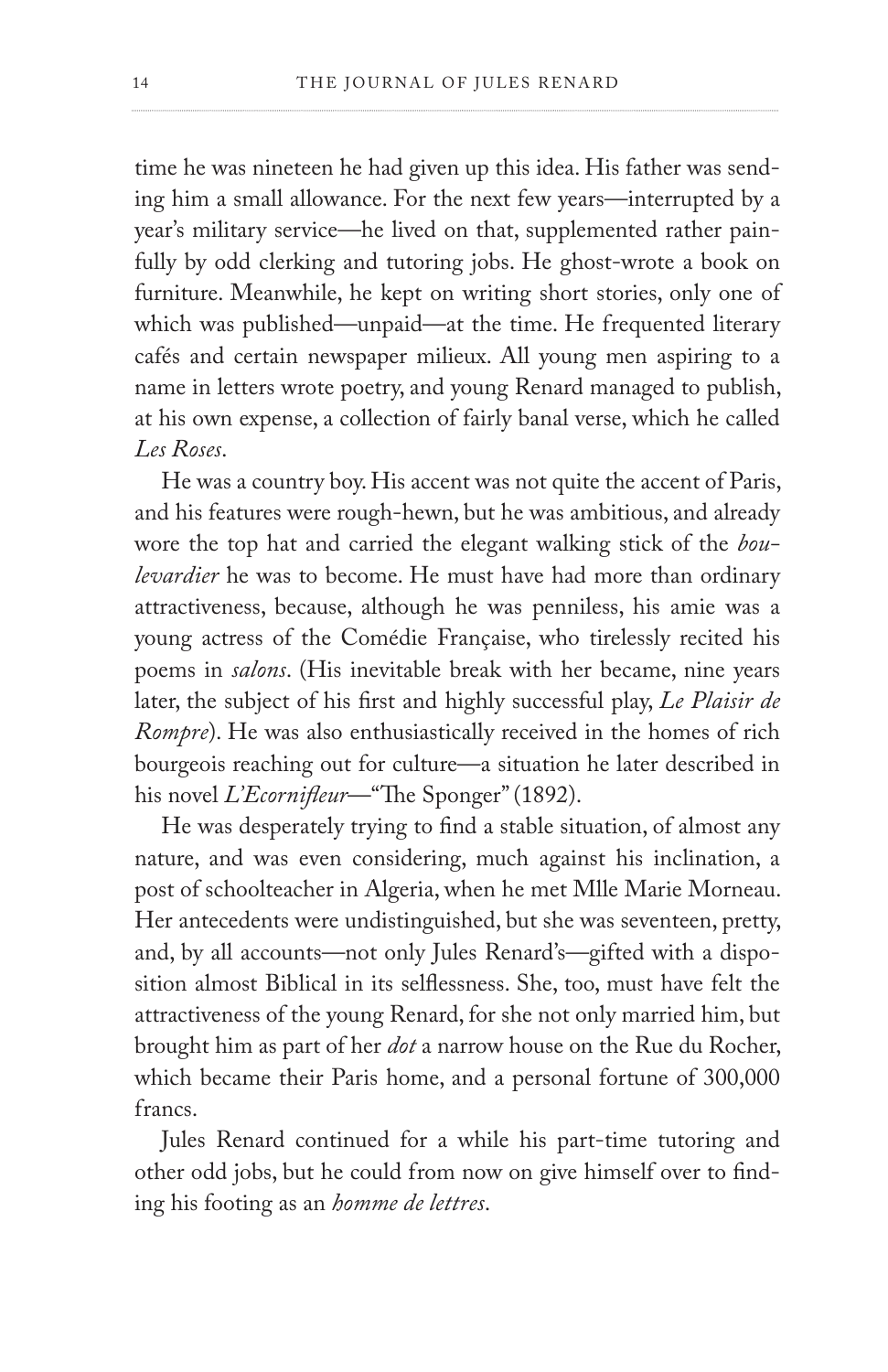He began keeping the *Journal* in 1887, a year before he married. Where events of interest were left out of his entries—and at first the *Journal* was really a writer's notebook—we have indicated them in a note at the beginning of the year in which they occurred.

# —**ELIZABETH ROGET**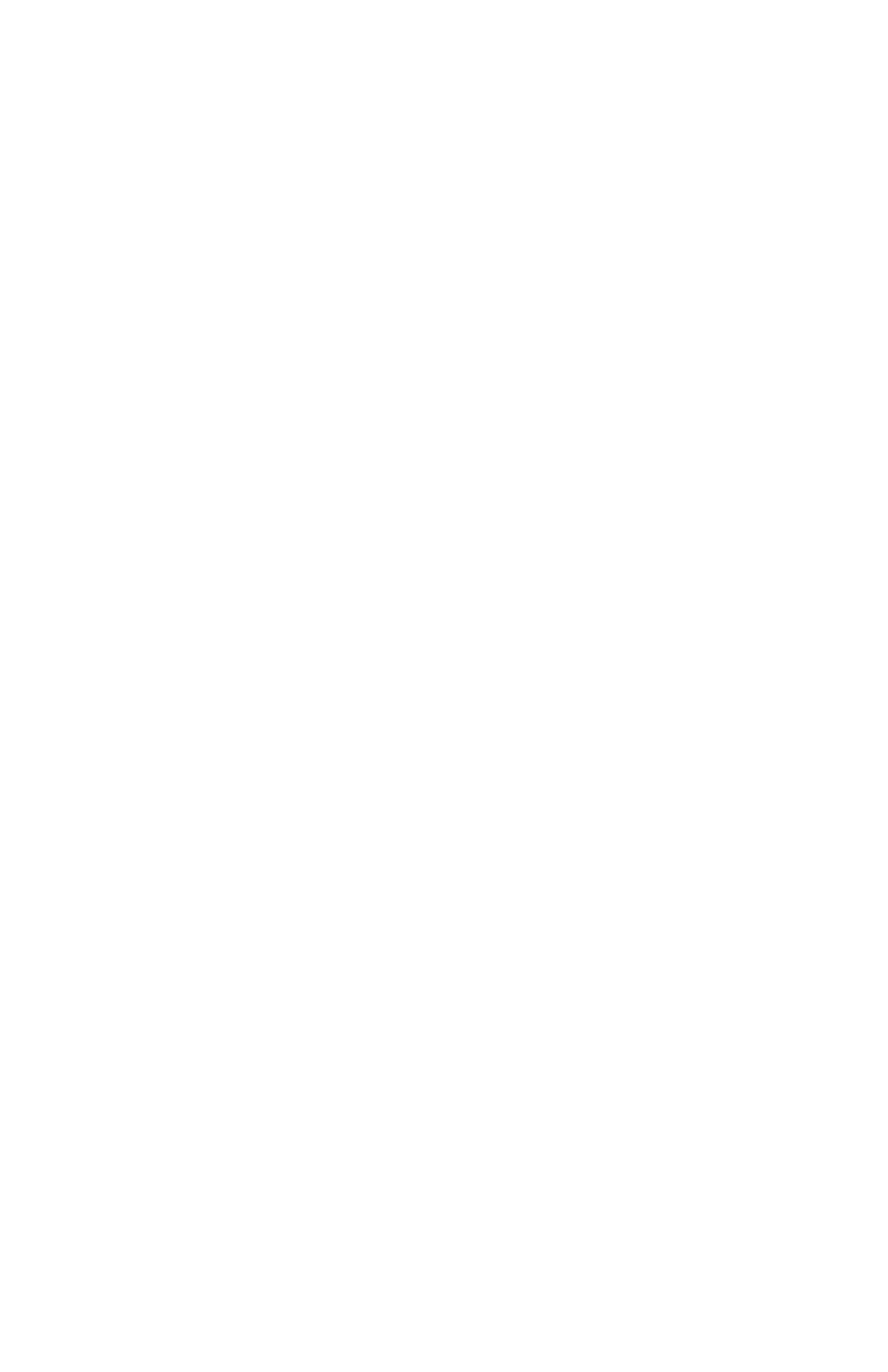1887

*It astounds us to come upon other egoists, as though we alone had the right to be selfish, and be filled with eagerness to live.*

Jules Renard began his *Journal* this year, at the age of twenty-three.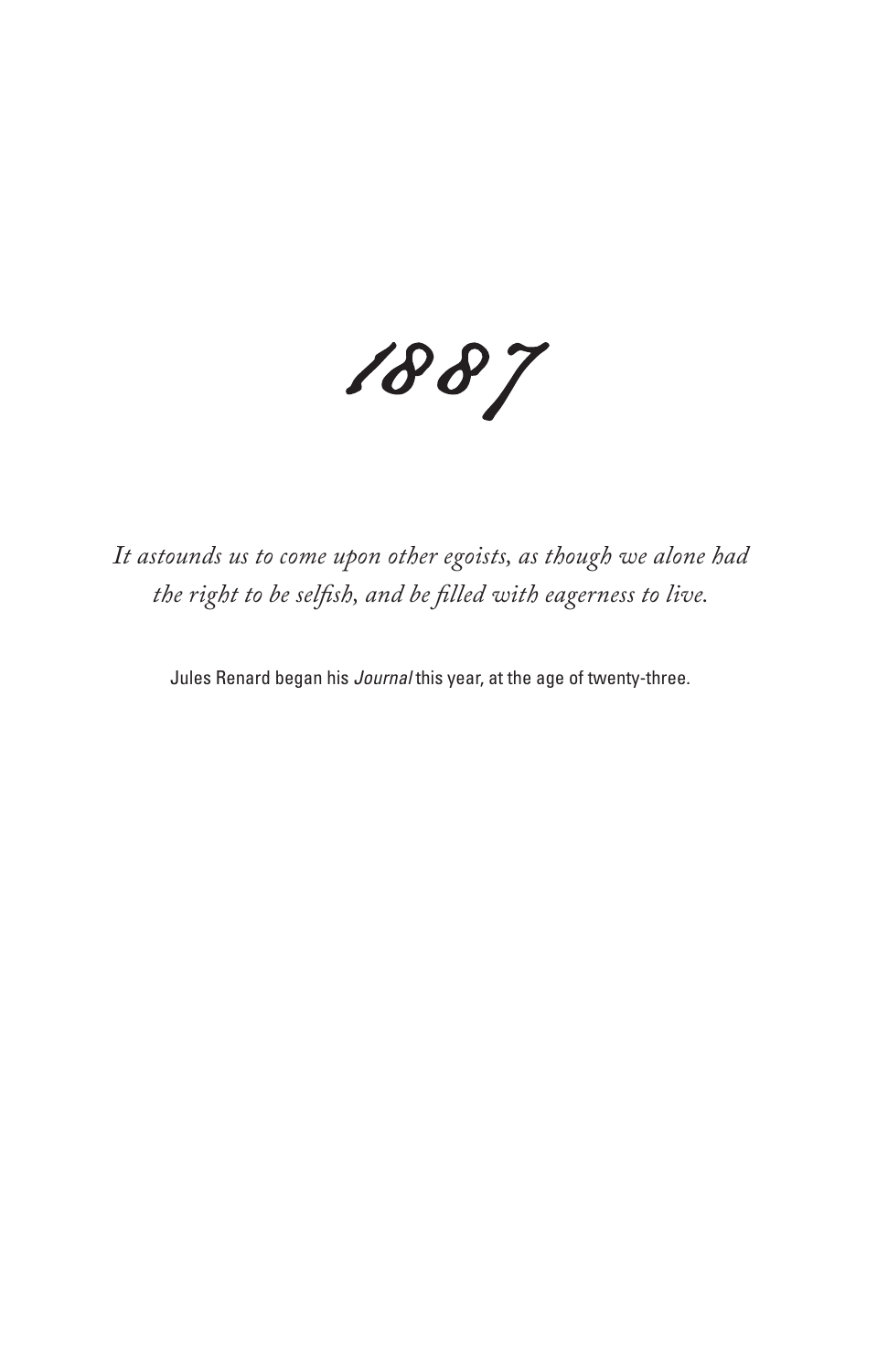N

The heavy sentence—as though weighted with electric fluids—of Baudelaire.

A bird enveloped in mist, as though bringing with it fragments of cloud torn with its beak.

Talent is a question of quantity. Talent does not write one page: it writes three hundred. No novel exists which an ordinary intelligence could not conceive; there is no sentence, no matter how lovely, that a beginner could not construct. What remains is to pick up the pen, to rule the paper, patiently to fill it up. The strong do not hesitate. They settle down, they sweat, they go on to the end. They exhaust the ink, they use up the paper. This is the only difference between men of talent and cowards who will never make a start. In literature, there are only oxen. The biggest ones are the geniuses—the ones who toll eighteen hours a day without tiring. Fame is a constant effort.

# **AUGUST**

Sea foam. The tide seems to burst, like a muffled, distant explosion of which we should be seeing only the smoke.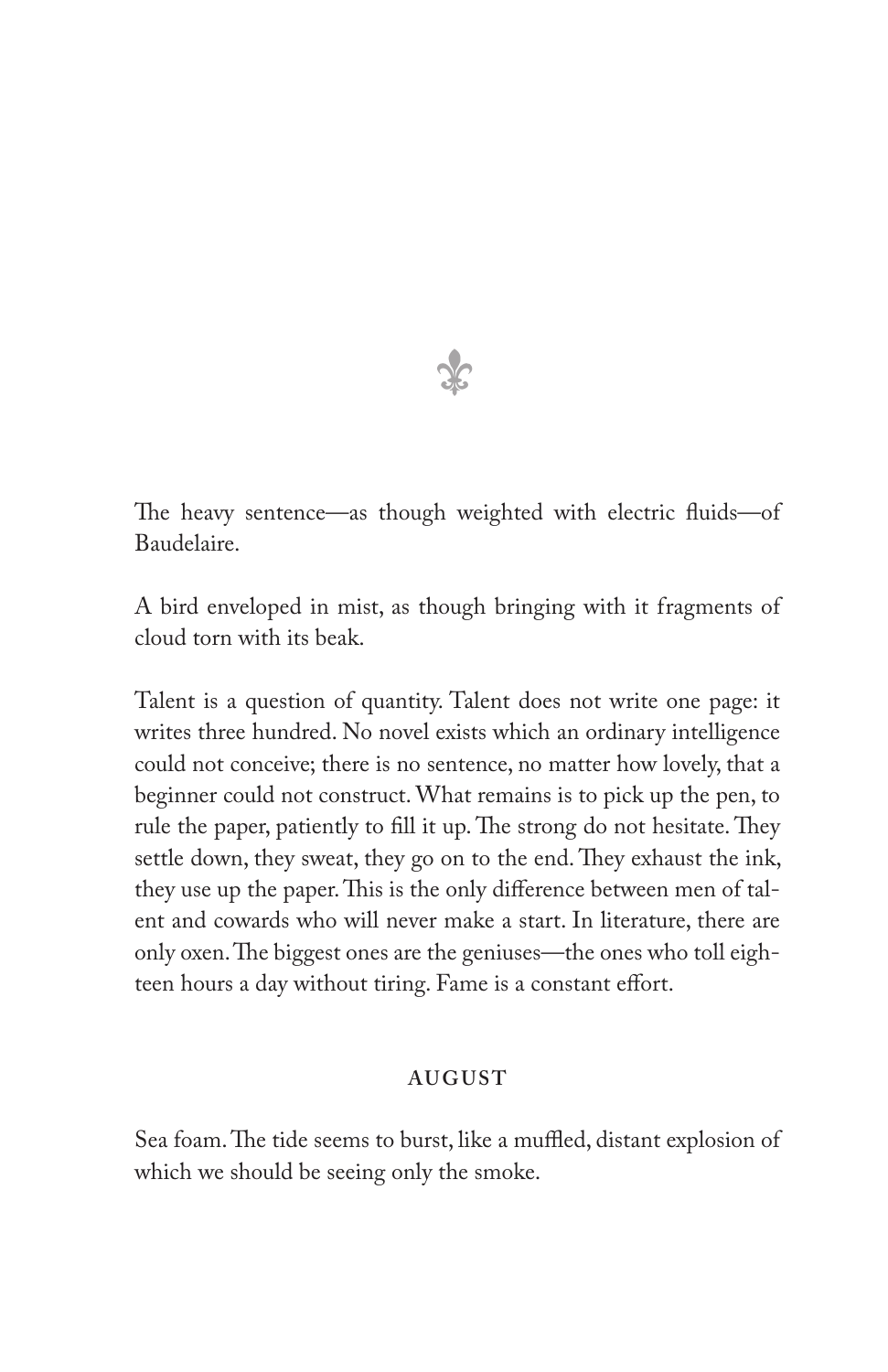### **SEPTEMBER**

The true artist will write in, as it were, small leaps, on a hundred subjects that surge unawares into his mind. In this way, nothing is forced. Everything has an unwilled, natural charm. One does not provoke: one waits.

A scrupulous inexactness.

### **OCTOBER**

Haughty, silent faces should not deceive us: these are the timid ones.

I have an almost incessant need of speaking evil of others; but no interest at all in doing evil to them.

It is a fascinating task to disentangle, in a young writer, the influences of the established ones. How hard we work before we help ourselves, quite simply, to our own originality!

How odd is the world of dreams! Thoughts, inner speech crowd and swarm—a little world hastening to live before the awakening that is its end, its particular death.

We often wish we could exchange our natural family for a literary one of our choice, in order that we might call the author of a moving page "brother."

On waking from a tender dream, we strive to go to sleep again in order to continue it, but we try in vain to seize its outlines as they disappear, like the folds of a beloved woman's dress, behind a curtain we cannot brush aside.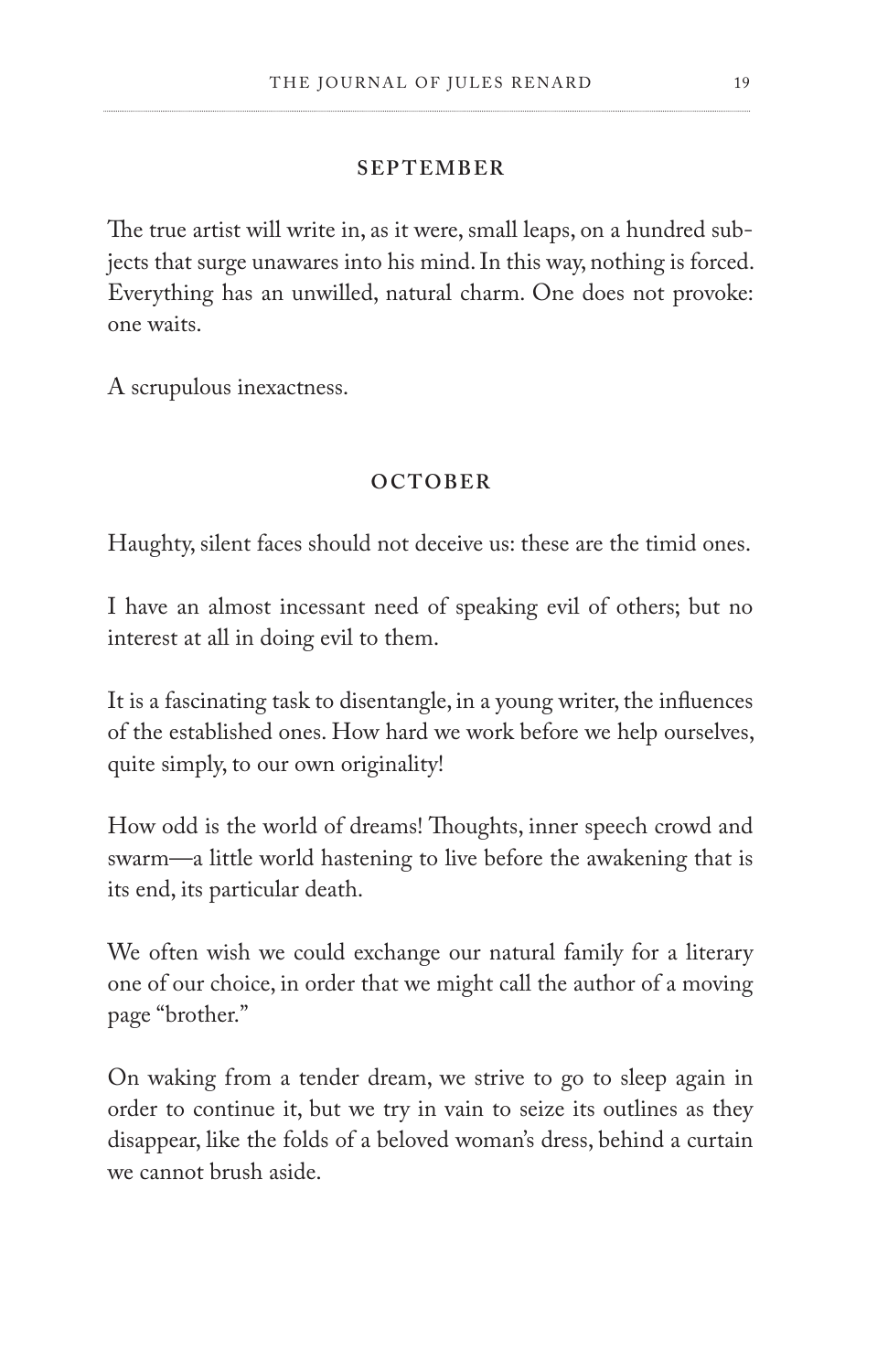# **NOVEMBER**

To lie watching one's mind, pen raised, ready to spear the smallest thought that may come out.

It astounds us to come upon other egoists, as though we alone had the right to be selfish, and be filled with eagerness to live.

Fresh, transparent air, in which the light looks washed, as though it had been dipped in clear water and then, like pieces of fine gauze, hung out to dry.

A style that's vertical, glittering, without seams.

Sometimes everything around me seems so diffuse, so tremulous, so little solid, that I imagine this world to be only the mirage of a world to come: its projection. We seem to be still far from the forest; and even though the great trees already cast their shadow over us, we still have a long journey to make before we walk under their branches.

It is in the heart of the city that one writes the most inspired pages about the country.

# **DECEMBER**

Fingers knotty as a chicken's neck.

The chatting of the chairs, lined up before the guests arrive on a reception day.

Work thinks; laziness muses.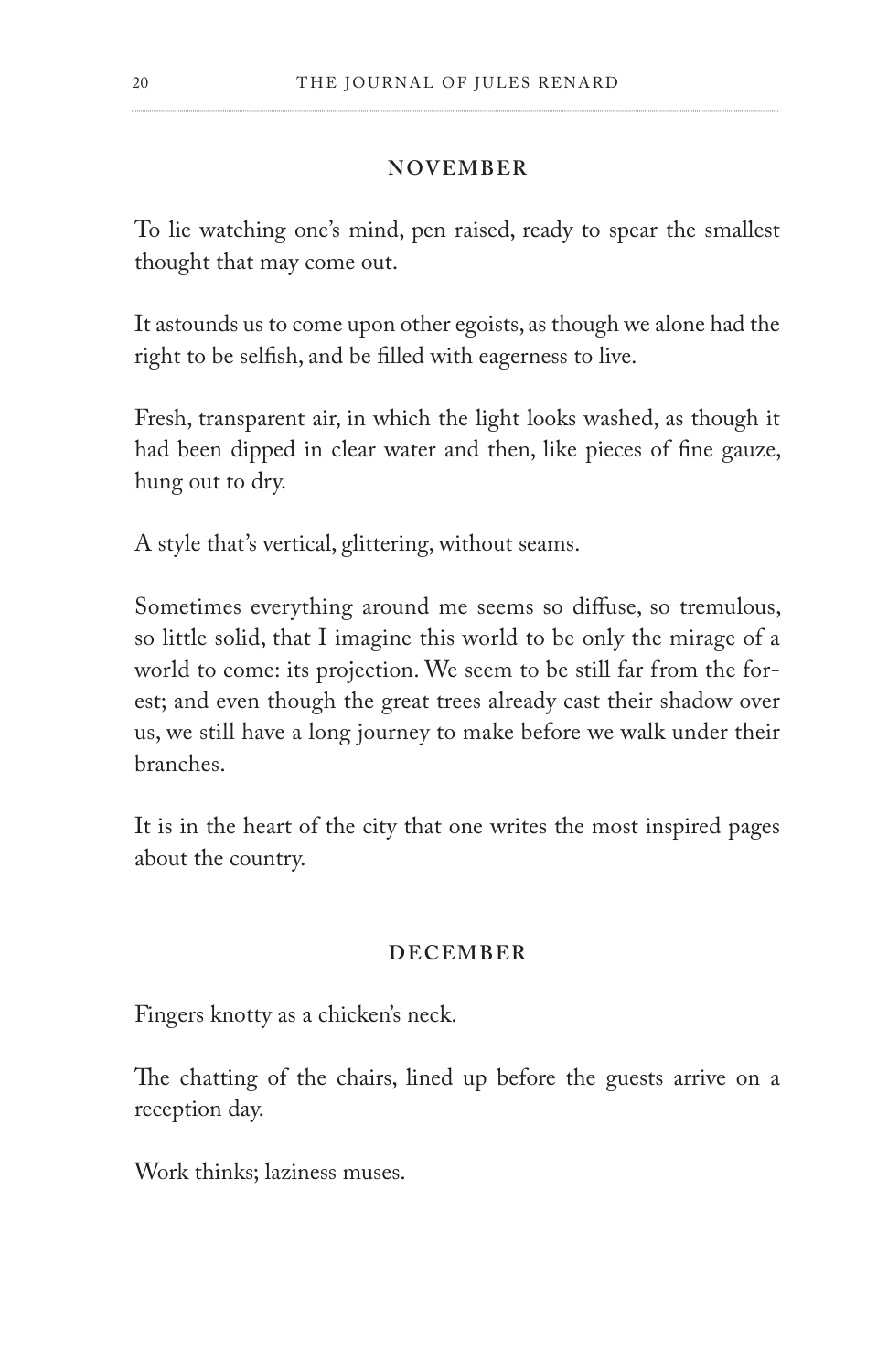She has a very mean way of being kind.

In the goodness of things, the sea-shell is related to the stone.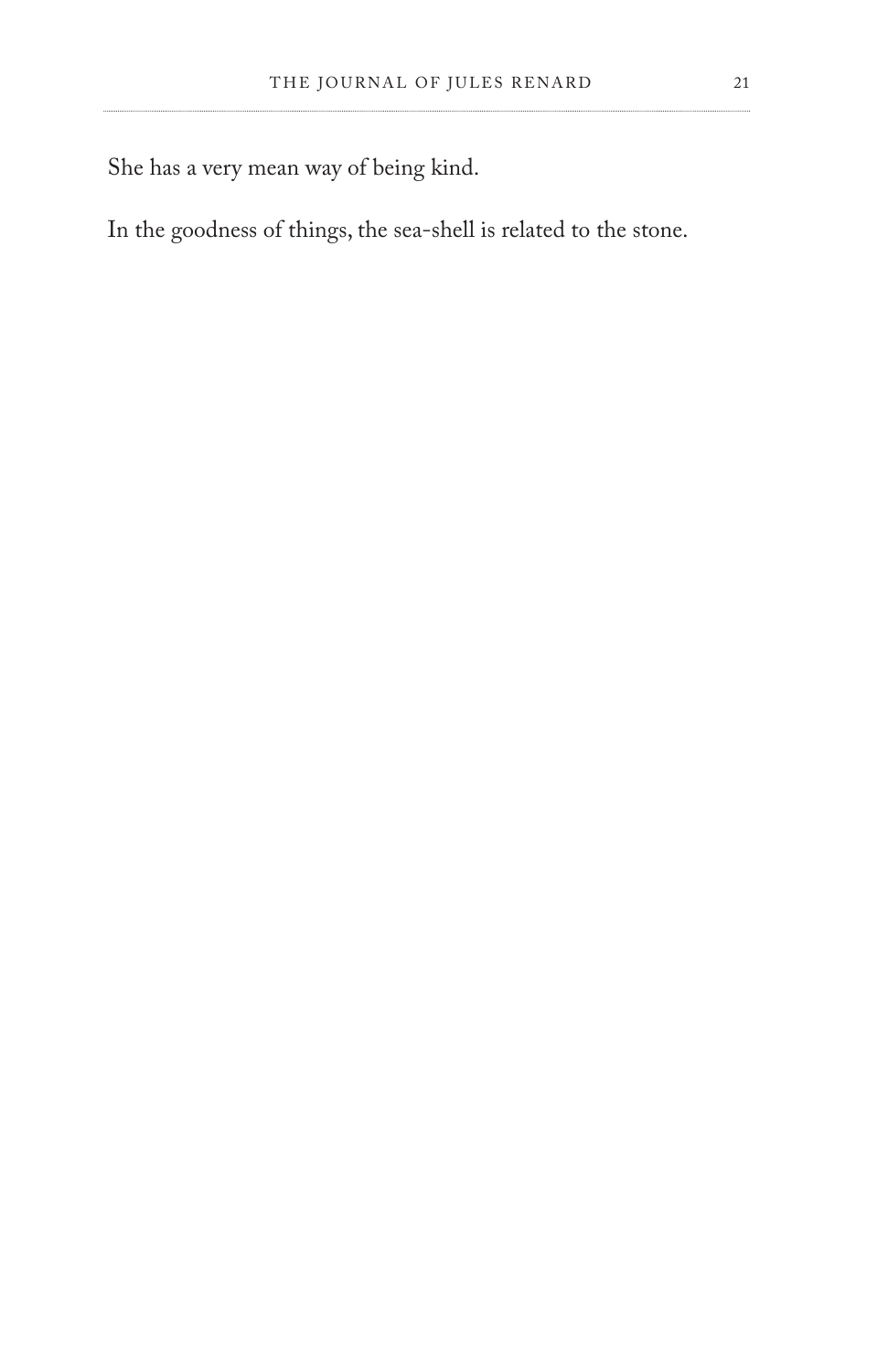1888

*In order to do certain crazy things, it is necessary to behave like a coachman who has let go of the reins and fallen asleep.*

JR marries Marie Morneau (Marinette in the *Journal* ). He publishes, at his own expense, *Crime de Village*, a collection of short stories dedicated to his father.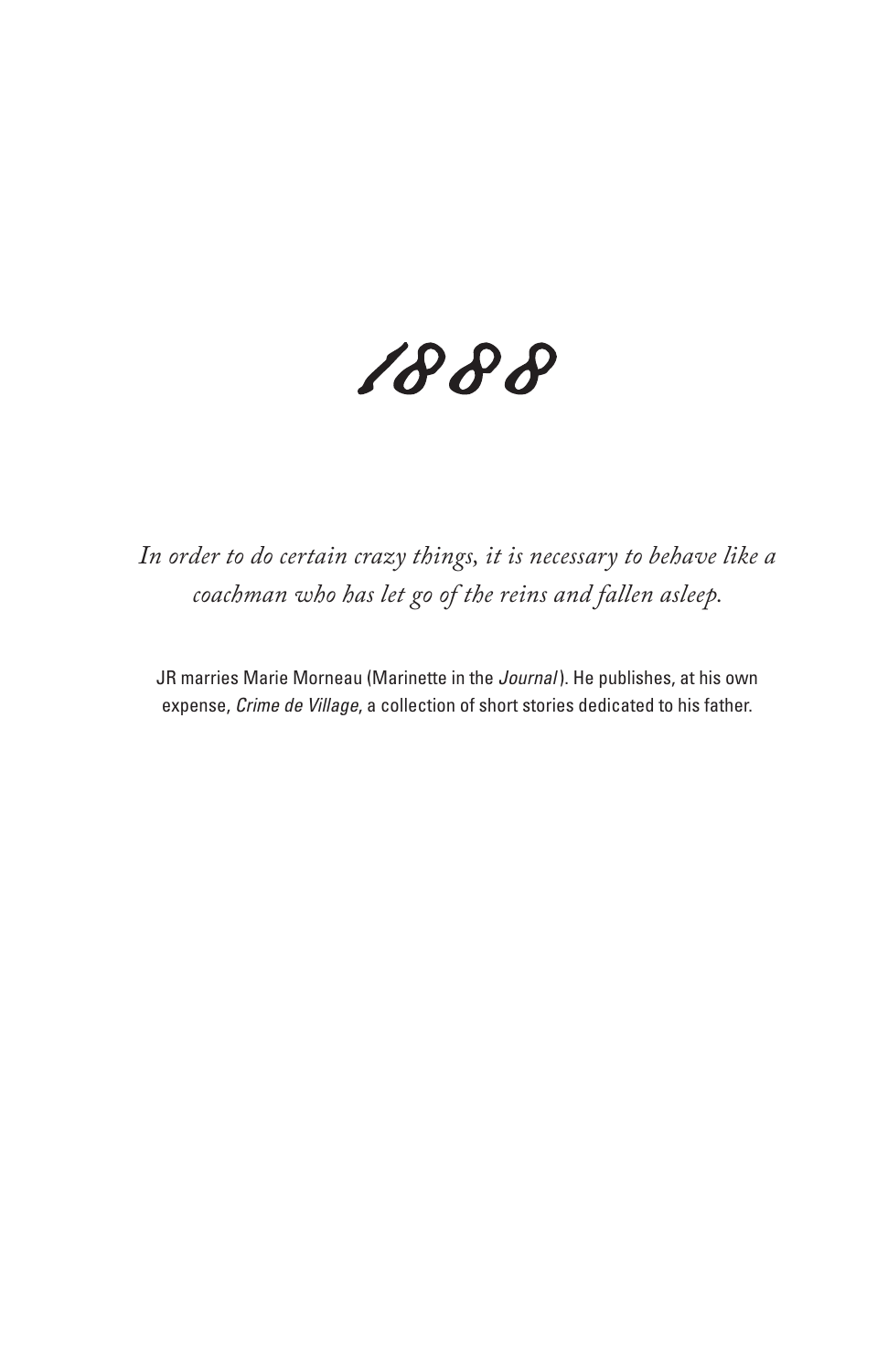

# **AUGUST**

In the woods, after lunch. We sit under a pine, above a rivulet running in the bark of a tree. A few bottles cooling in the water. Twigs dipping into it as though from thirst. The water rushes along, white with a few clear pools, so cold they almost hurt. My fat baby leans over my shoulder to see what I am writing. I kiss her, and it's delicious.

Nothing more boring than Gautier's portraits. The face is delineated feature by feature, with minute, encumbering details. Nothing of all this remains in the mind. Here is an error in this great writer, into which the modern school is careful not to fall. We depict with one precise word which makes an image, and no longer spend our time at microscopic surveys.

One morning, D. came to see me and said: "If you like, we'll buy two deal tables and each get a velvet skull cap, and then we'll start an Institution."

## **OCTOBER**

Received a letter from my father that saddened me. Nothing about *Crime de Village;* not a word. Another vanity I shall have to get rid of.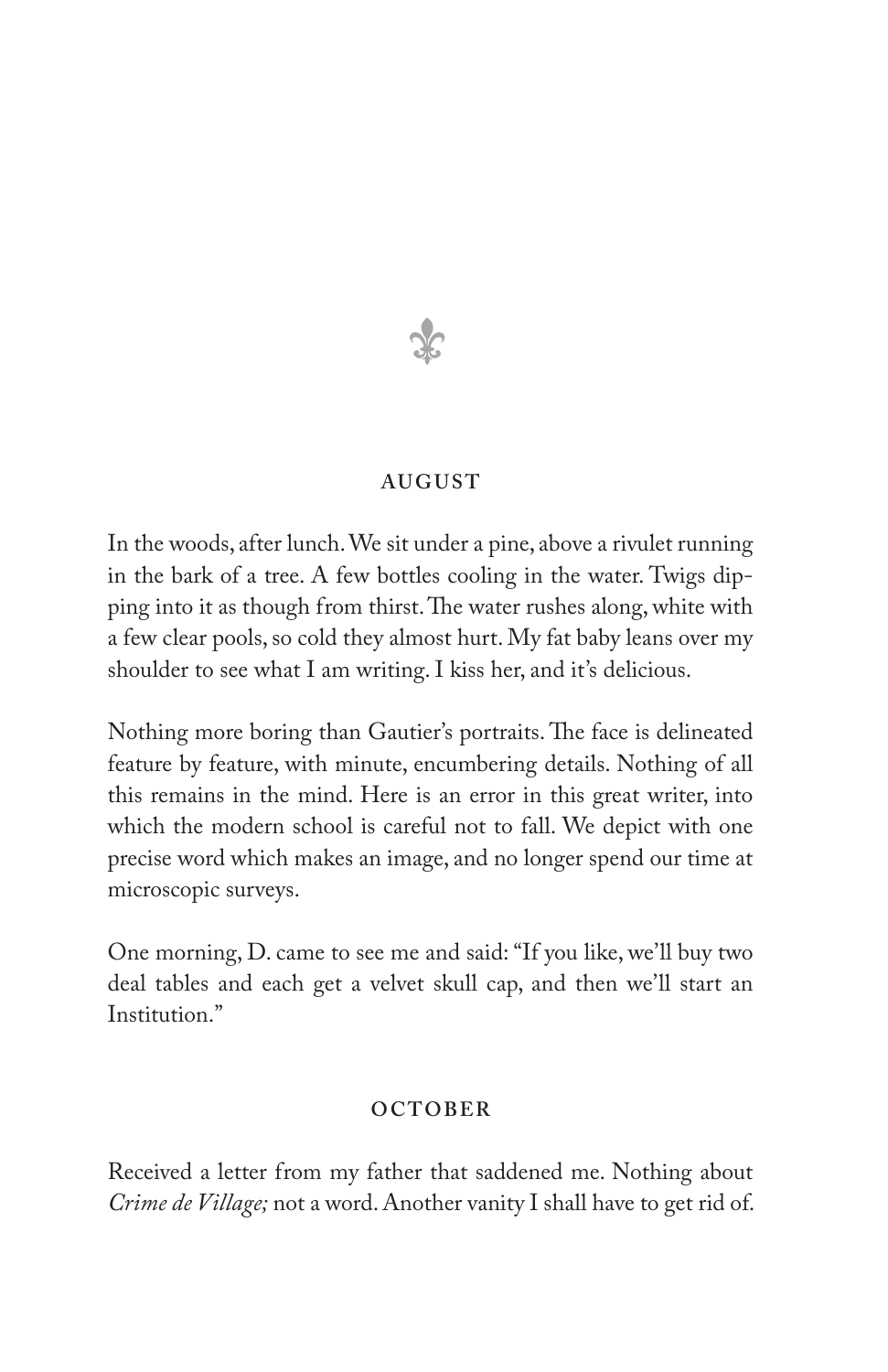He made a poem and began it thus: "Muse, tell me nothing! Keep quiet, Muse!"

### **NOVEMBER**

Words are the small change of thought. Certain talkers pay us in tensou bits. Others, on the other hand, give out only gold pieces.

A thought written down is dead. It was alive. It lives no longer. It was a flower. Writing it down has made it artificial, that is to say, immutable.

Sometimes conversation dies out like a lamp. You turn up the wick. A few ideas bring out another gleam, but, decidedly, there is no oil left.

The poet should do more than dream: he should observe. I am convinced it is through observation that poetry must renew itself. It demands a transformation analogous to that which has taken place in the novel. Who would believe that an ancient mythology still oppresses us! What point is there to sing that the tree is inhabited by a faun? It is inhabited by itself. The tree lives: it is that fact which must be believed. A plant has a soul. A leaf is not what vain man thinks it is. We often talk of dead leaves, but we don't really believe that they die. What is the point of creating life outside of life? Fauns, you have had your day: the poet now wants to talk to the tree.

In order to do certain crazy things, it is necessary to behave like a coachman who has let go of the reins and fallen asleep.

How many people, after deciding to commit suicide, have been satisfied with tearing up their photograph!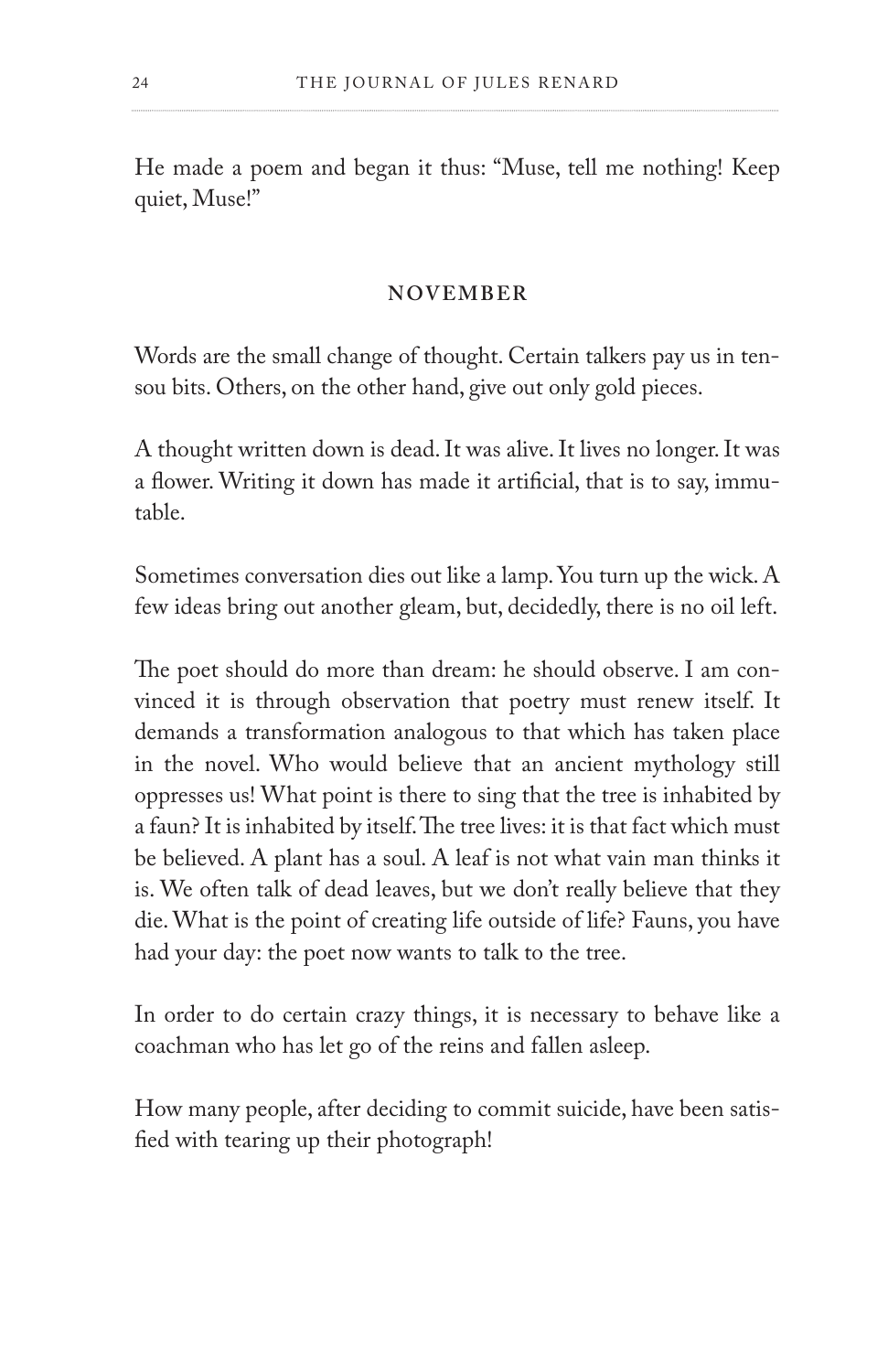1889

*I can't get around this dilemma: I have a horror of troubles, but they whip me up, they make me talented. Peace and well-being, on the contrary, paralyze me. Either be a nobody, or everlastingly plagued.*

JR's son, Jean-François, is born in Chitry. In November JR and nine others collaborate in founding the literary review, *Mercure de France*, originally named *La Pléiade*, the first issue of which appears December 25. Many of JR's short stories are to be published in this review.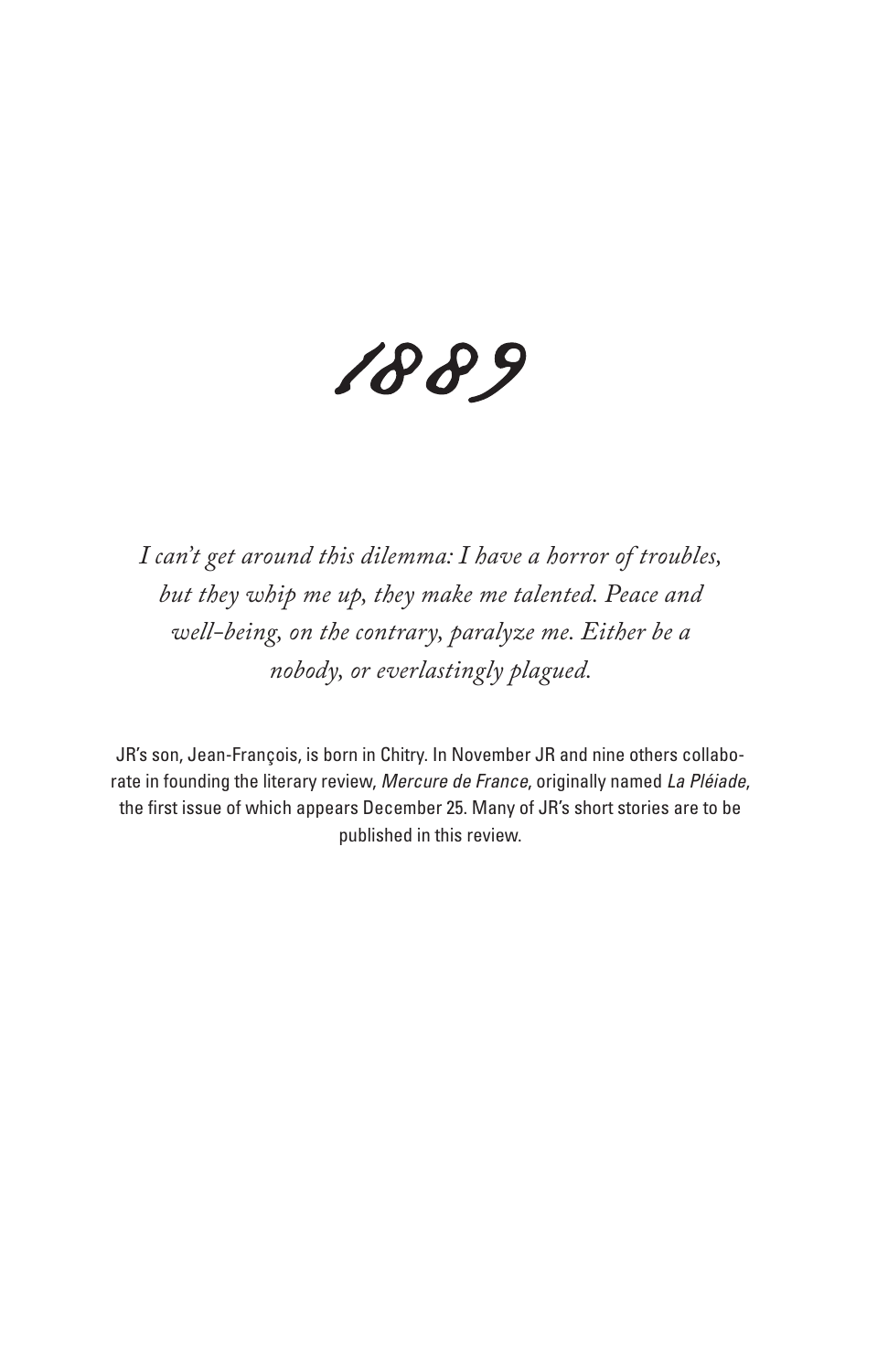

# **JANUARY—***Chitry*

One thing has always astounded me: the universal admiration of the élite of the world of letters for Heinrich Heine. I must admit I can make nothing of this German who—a big mistake—tried to pose for French. His "Intermezzo" seems to me the work of a beginner attempting to do something poetic.

What must the life of a justice of the peace be like among the peasants, who pull him in all directions with their inexhaustible pigheadedness! They catch him even on the street. But the surest way, it seems, of getting at the truth with one of them is to say: "Will you take an oath on it?" This frightens the man. Awed, he hesitates. For all his slyness, he feels put off. He has a mind to lie, but would like to do it some other way. A Christ on the cross impresses him more than any amount of reasoning.

Once he has come home at night, the peasant possesses hardly more movement than a sloth. He is addicted to darkness, not only out of thrift, but out of preference. It rests his eyes, burnt by the sun. In the center of a circle of shadow, the stove roars through its little door, open like a red mouth.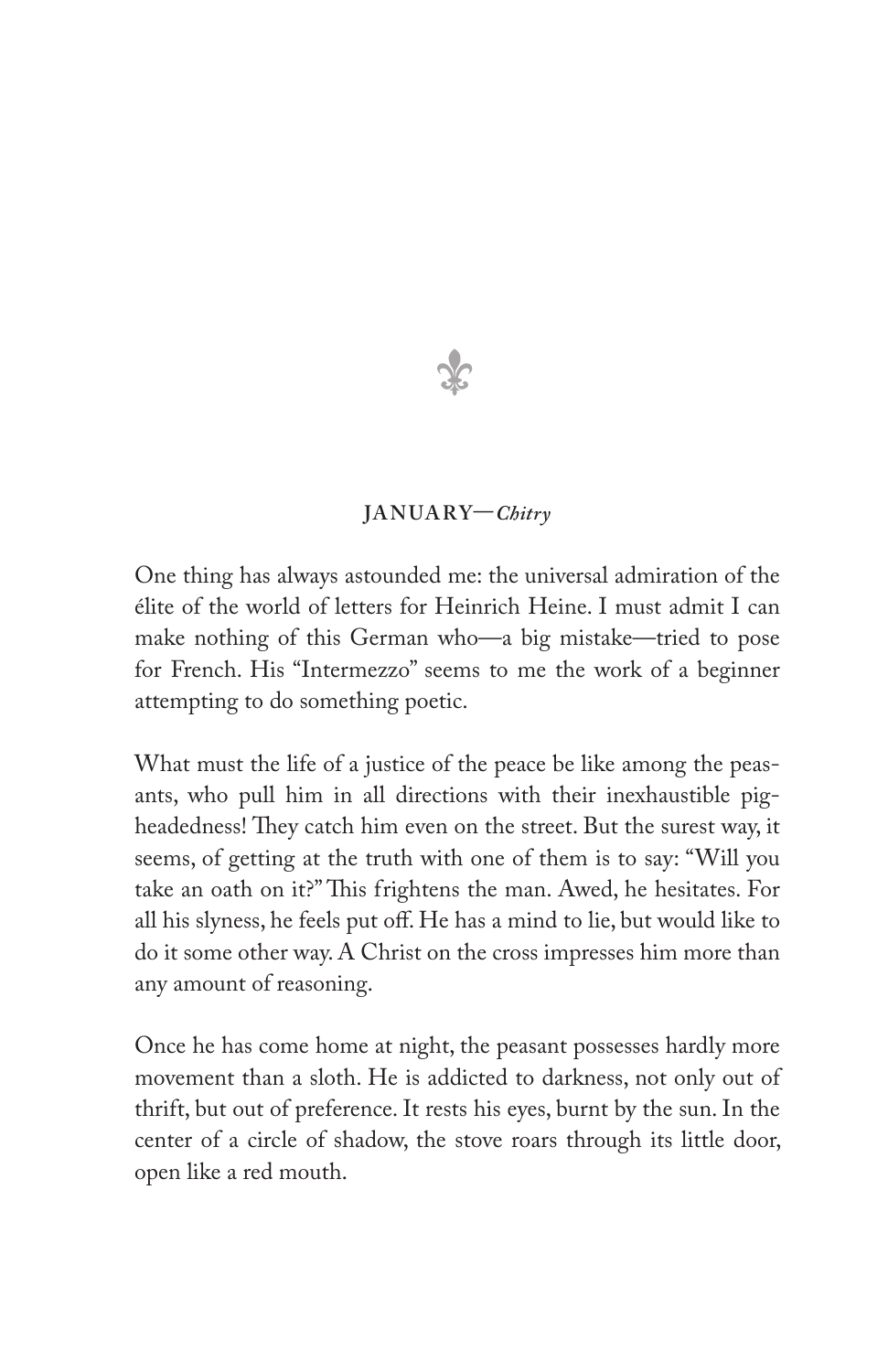A peasant must be twice sure of a fact before he will bet on it.

The mother has felt the first pains. The doctor is never called. One seldom has recourse to a midwife. Most often, a village woman presides at the lying-in. She knows herbs, and how to bind up a belly. While she performs, the others watch. It is an occasion for getting together. In order not to disturb the patient, they leave their wooden shoes near the door. Everything goes off well. The mother makes hardly more fuss than a cow.

The cradle must not be bought beforehand: in the first place, it is unlucky. And then, if there is a mishap, what will you do with it? Only the bassinet part comes from the basket-maker. The rockers come from the carpenter. They are made out of pine and properly trued, and he suggests that a strip of leather be attached underneath to muffle the sound. The wicker is painted to keep out the bedbugs. There is discussion over the color. The choice falls upon an "Easter-egg red," easily obtained from onions.

Once the child is born, it is entirely swaddled up, even to the arms, which are bound down. All you see is its head, purple and puffy. Babies have been seen wearing three bonnets.

The grandmother knits near the stove, in list slippers: wooden shoes are always kept at a good distance from the slippers. She sits with crossed legs. Attached to her free-hanging foot, and coming from the rocking cradle, is a string consisting of a piece of real string, the edging off a dress, and a piece of faded braid.

The scholar generalizes, the artist individualizes.

The blackbird, that minuscule crow.

Men of nature, as they are called, do not spend much time talking about nature.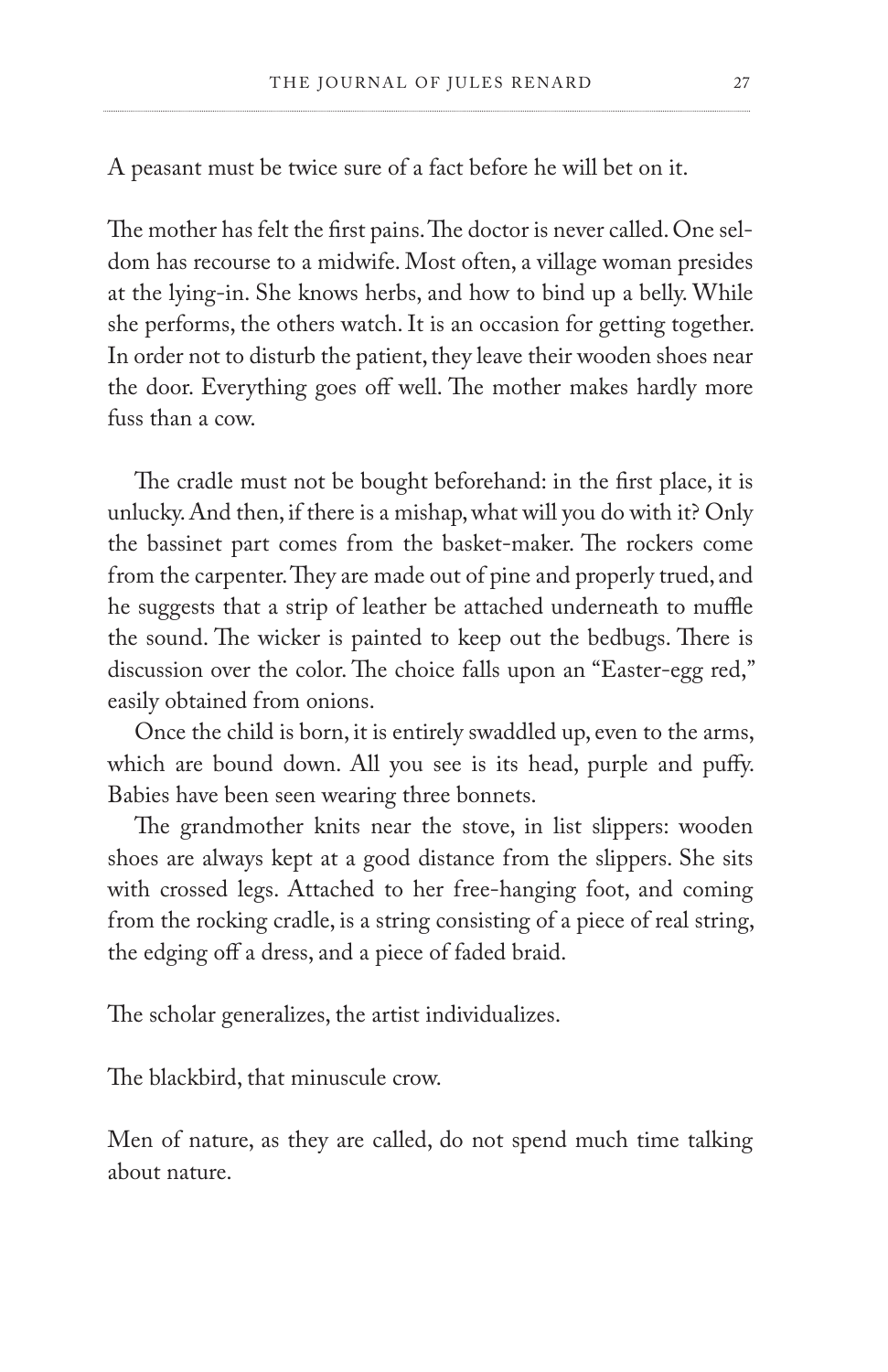Poets of the decadent school—the *décadents*—are reproached for their obscurity. This is not a valid criticism. What is there to understand in a line of verse? Absolutely nothing. Poetry is not an exercise from the Latin. I love Lamartine, but the music of his verse satisfies me. One does not gain much by peering under the words. There is little enough to find there. And one cannot demand of music that it have meaning, much meaning. Lamartine and the *décadents* agree on this point. They only consider form. The *décadents* make a little more fuss about it, that is all.

It should be forbidden, under penalty of a fine or even imprisonment, for a modern writer to borrow similes from mythology, to talk of harps, of lyres, of muses, of swans. Storks might pass.

The ideal of calm exists in a sitting cat.

### **FEBRUARY**

One can well believe that the eyes of the newborn, those eyes that do not see and into which one finds it difficult to look, contain a little of the abyss from which they come.

A simple man, a man who has the courage to have a legible signature.

### **MARCH**

The mother-in-law.1

"Yes, maman."

"In the first place, I am not your mother, and I have no use for your fine manners."

<sup>1</sup> When he reread his *Journal* in 1906, JR added in the margin here: "It was this attitude toward my wife that made me write *Poil de Carotte*."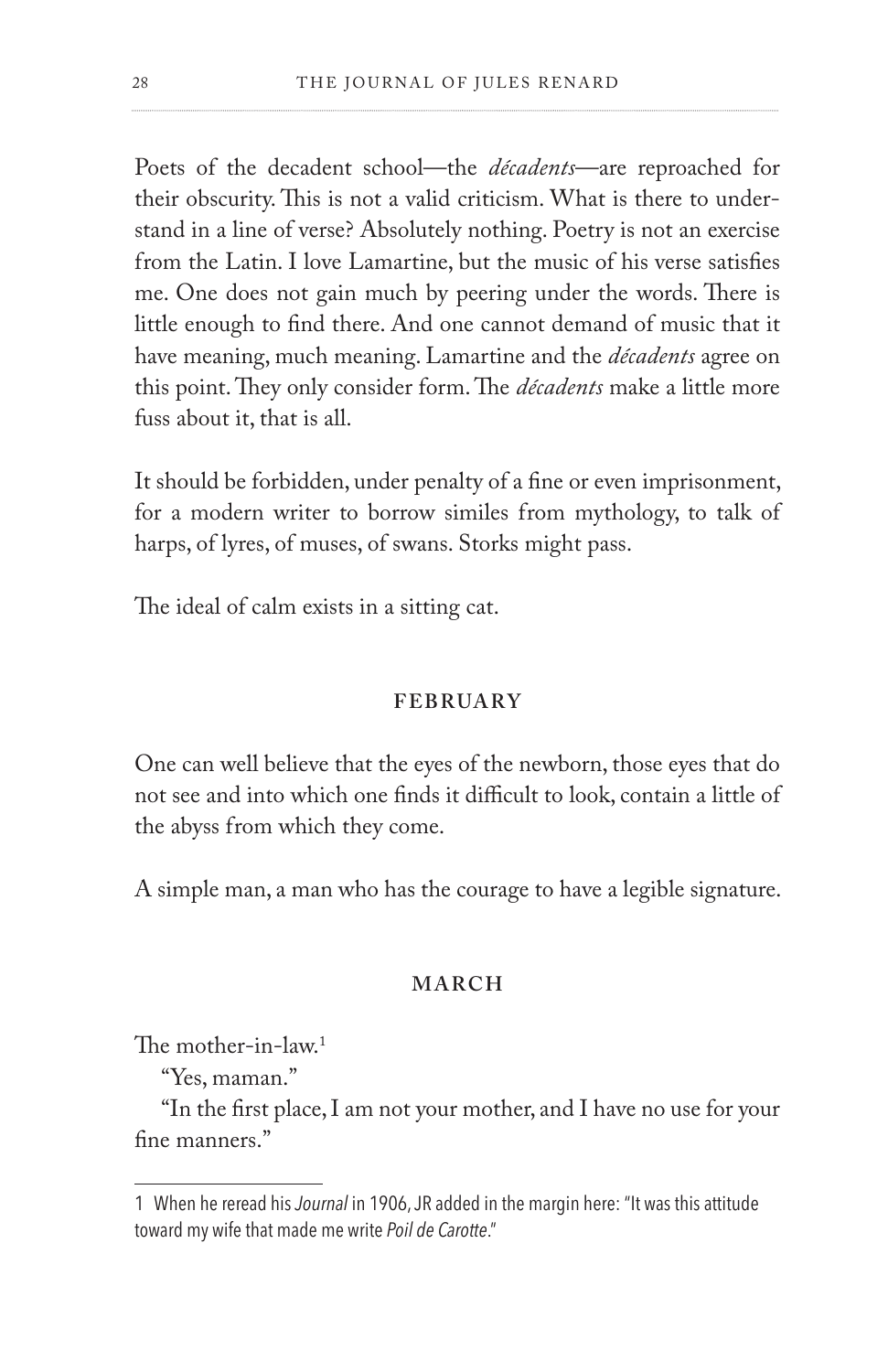She would forget to set a place at table for her daughter-in-law, or would give her a dirty fork, or, when wiping the table, would purposely leave crumbs in front of her. In an extremity, she would heap all the crumbs in front of her. No means of annoyance was too small.

She could be heard saying: "Ever since this stranger has come, nothing goes right any more." And this stranger was the wife of her son. Her rage was further inflamed by the affection the father-inlaw showed for the young woman. When she had to pass by her, she would draw herself together, pressing her arms against her sides, and flatten herself against the wall as though afraid of being dirtied. She would heave great sighs, and declare that if grief really killed she'd be dead. She would even spit to express her disgust.

Sometimes she would direct her attacks on the couple as a whole. "Maurice and Amélie, now, *there* are happy people, who get along well. Not like certain others, who only put on a show."

She would stop a village woman in the hallway, next to her daughter-in-law's door, and spin out her troubles. "What do you expect? They are young," the woman would say, while avidly enjoying the gossip. "Ah! they will not always be young!" the mother-in-law would go on. "Youth passes. I, too, used to kiss my husband, but that's all finished. Go on! Death takes us all. Just let me see them in ten years, or even before."

Let's be fair. She had her changes of mood, and they were very touching.

"My dear, my lovely, what can I do for you? Never mind what I say: I am as fond of you as I am of my own daughter. Here, let me fill your basin. Let me do the heavy work. Your hands are too white for that."

Suddenly, her face would turn nasty:

"Am I a maid-of-all-work?"

And, in her bedroom, she would separate the photographs of her children from those of her daughter-in-law, would leave her isolated, abandoned, no doubt sorely vexed.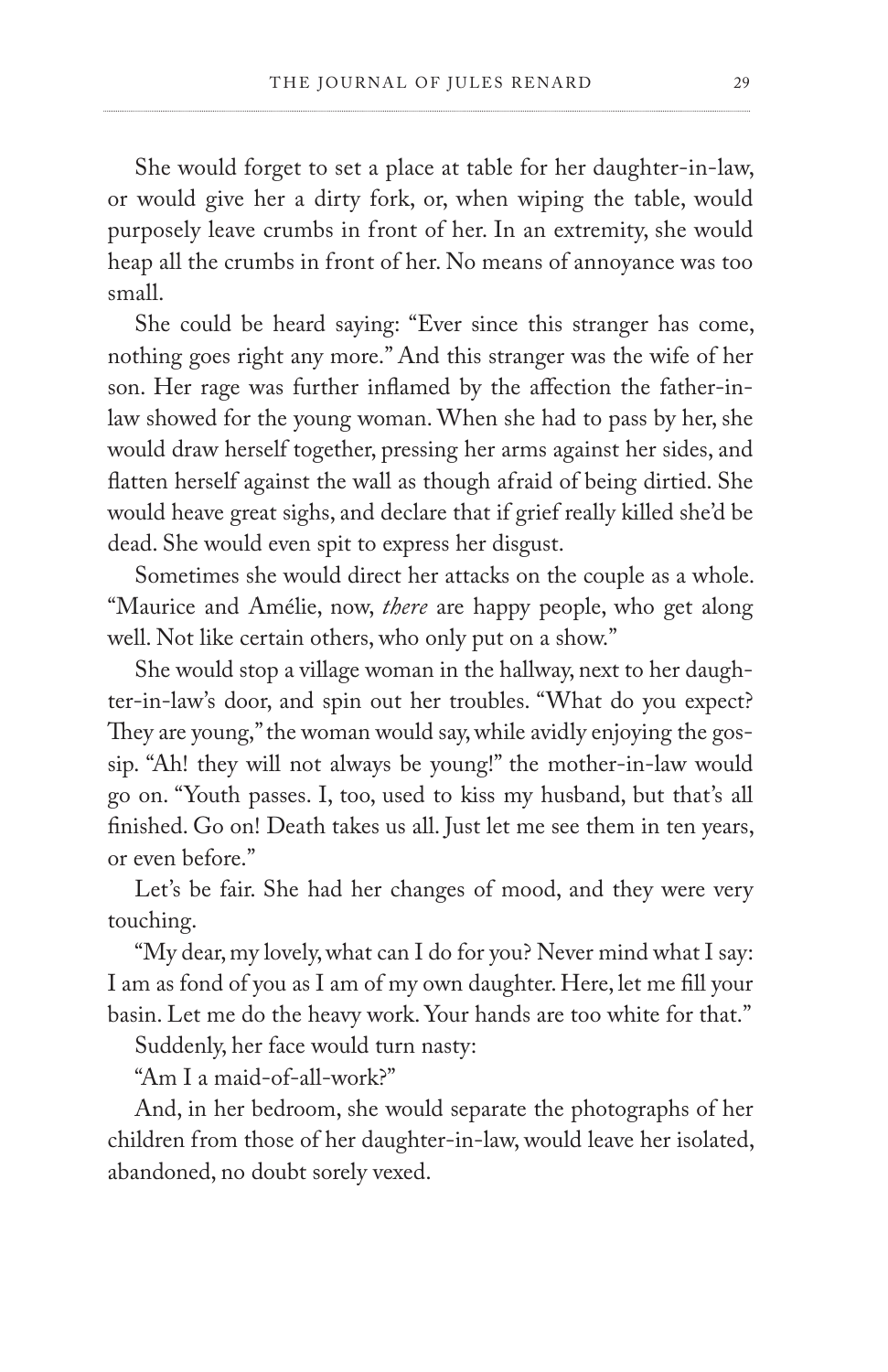To read two pages of Taine's *L'lntelligence* and then go and hunt dandelions—there's a dream, and that is my life for the time being. I attend the bedding down of the thrushes, the retiring of the woodcocks, the going to sleep of the woods. All this makes me stupid. Fortunately, two pages of Taine pull me out of the mud, and I am in full fantasy, above the world, furiously pursuing the study of my self, of its decomposition, of our annihilation.

### **APRIL**

All I have read, all I have thought, all my forced paradoxes, my hatred of the conventional, my contempt for the commonplace, do not prevent me from turning soft on the first day of spring, from looking for violets under the hedges, among the turds and the scraps of decayed paper; from playing with the village youngsters, giving close attention to lizards and yellow-robed butterflies, bringing home a little blue flower to my wife. Everlasting contradiction. Continual effort to get beyond stupidity, and inevitable backsliding. Happily!

To have a horror of the bourgeois is bourgeois.

### **M AY**

This morning, seated on a bundle of wood, in full sun, among the long leaves of lilies of the valley, while our eyes searched for their still-closed buds, we talked of nothing but death and what would happen if one of us were to go. The sun blinded us; our whole being was drenched with the desire to live, and we found it charming to talk of this inevitable death while it was still far away. Ah, those we leave behind! Fantec, his hat on his ear like a tough character, slept, smiled, sucked his bottle. A few men, placing the trunks of young oaks on two pitchforks stuck in the ground by their handles, swiftly divested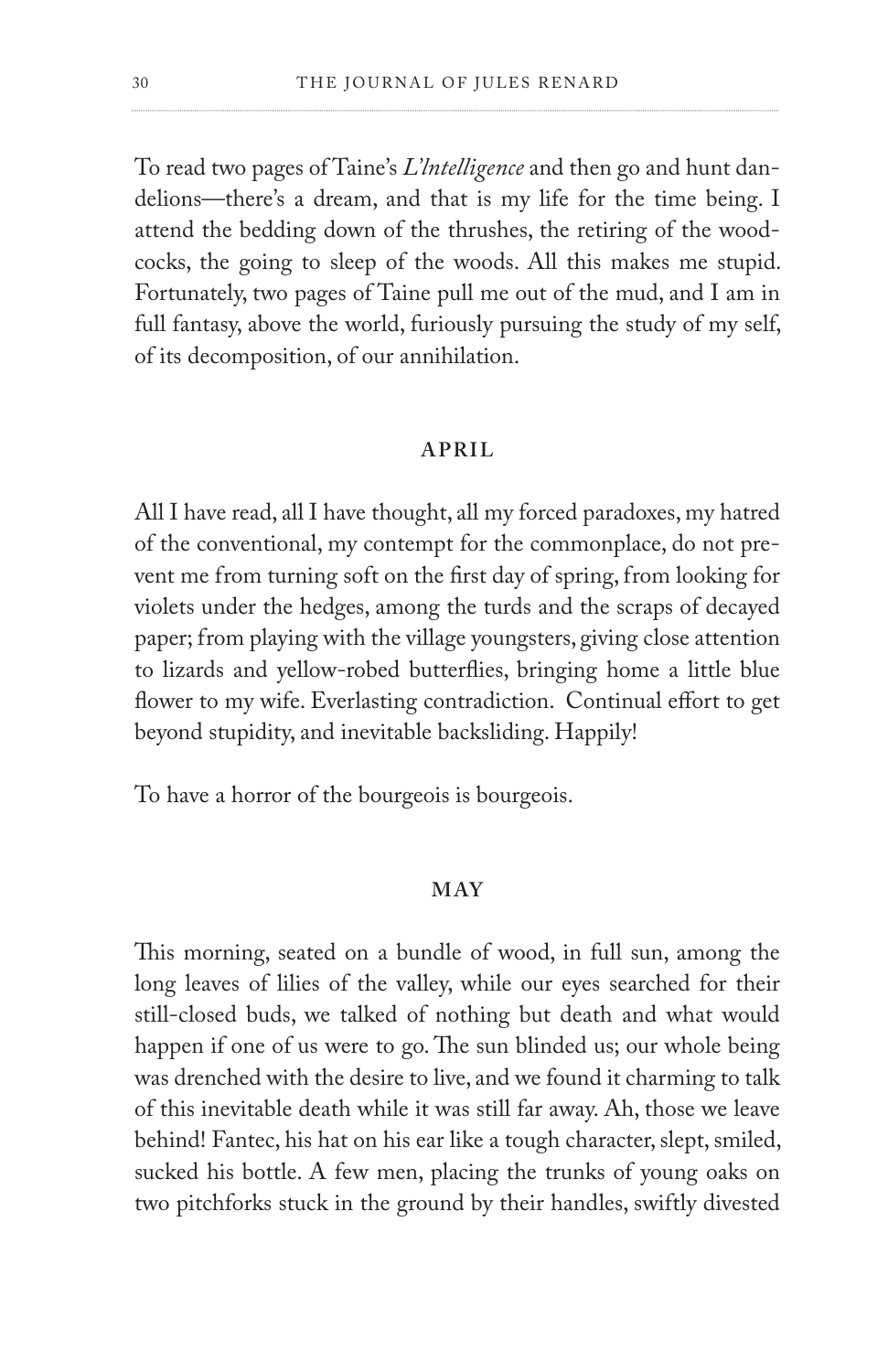them of their bark, a bark that was living and full of sap, like a skin, and that then shrank together in a last contraction.

The spider glides on an invisible thread as though it were swimming in the air.

The friendship of a talented man of letters would be a great benefaction. It is a pity that those whose good graces we yearn for are always dead.

Today, Marie Pierry's cow calved. Marie, in tears, said: "I can't watch that. I'm getting out of here."

Then she'd come back. "Oh, the poor dear! The poor dear! There! She is dead! I can see she is dead. She'll never pull out of it!"

The cow lowed and heaved sighs. Lexandre, pulling at the calf's legs, pouted his lips at her: "There, my beauty!" Father Castel presided: "Pull, children, pull!"

Everyone felt himself to be a mother, and when the cow, having produced her calf and drunk a bottle of sweetened wine, began licking the salt that had been sprinkled over the calf, everyone had tears in his eyes.

### **AUGUST**

It's enough to throw you into despair: to read everything, and remember nothing! Because you do remember nothing. You may strain as much as you like: everything escapes. Here and there a few tatters remain, fragile as those puffs of smoke left over after a train has passed.

You can do what you like: until a certain age—I don't know what there is no pleasure in talking to a woman you cannot imagine as a mistress.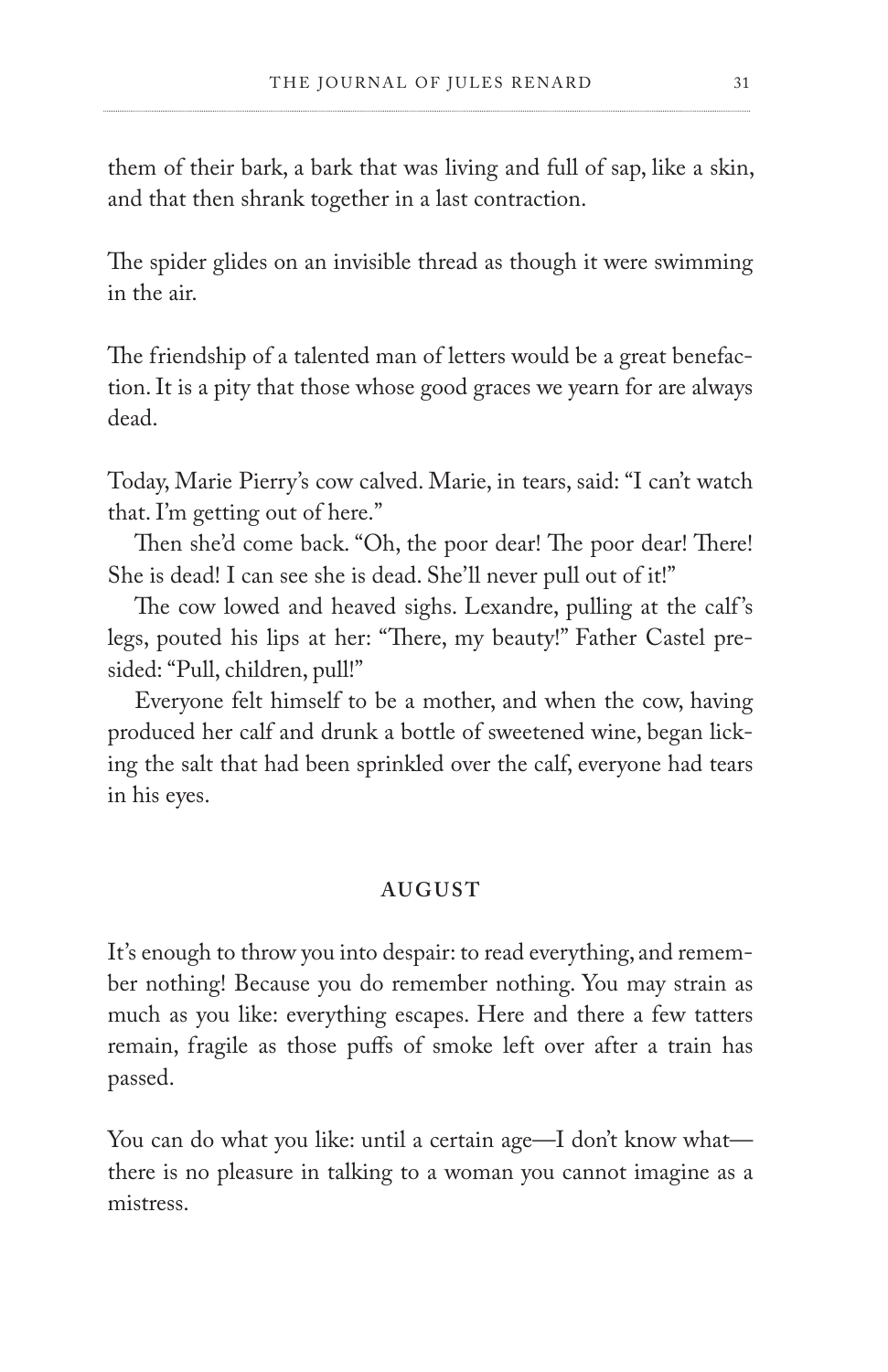### **SEPTEMBER—***Paris*

What do I want? La gloire! One man told me I had something in the belly. Another said I did things better and with less dirt than Maupassant . . . Still another . . . Is that supposed to be fame? No, men are too ugly, and I am as ugly as they. I do not like them; I can't care about what they think. Women, then? There was one, this evening, pretty, with a handsome bust, who said to me: "I read and reread *Crime de Village*." There is fame; I hold it in my hand. But this woman is a fool. She doesn't have an idea in her head. I should enjoy going to bed with her if she were deaf and dumb. If that were fame, there would be nothing left for me to do. And yet, proportions taken into account, that is all it is.

I can't get around this dilemma: I have a horror of troubles, but they whip me up, they make me talented. Peace and well-being, on the contrary, paralyze me. Either be a nobody, or everlastingly plagued. I must make a choice.

I prefer to be plagued. I am stating it.

I'll be properly annoyed when I am taken at my word.

I read novel upon novel, I stuff myself with them, inflate myself with them, I'm full up to my throat with them, in order that I may be disgusted with their commonplaces, their repetitions, their conventions, their systematic methods of procedure; and that I may do otherwise.

### **OCTOBER**

In order to have an interesting head, he would carefully trim his hair every which way, with here and there a straight and protesting tuft to indicate the eccentricity of his thoughts and the boldness of his intentions.

You say, "I am vain," but you are especially vain of saying it.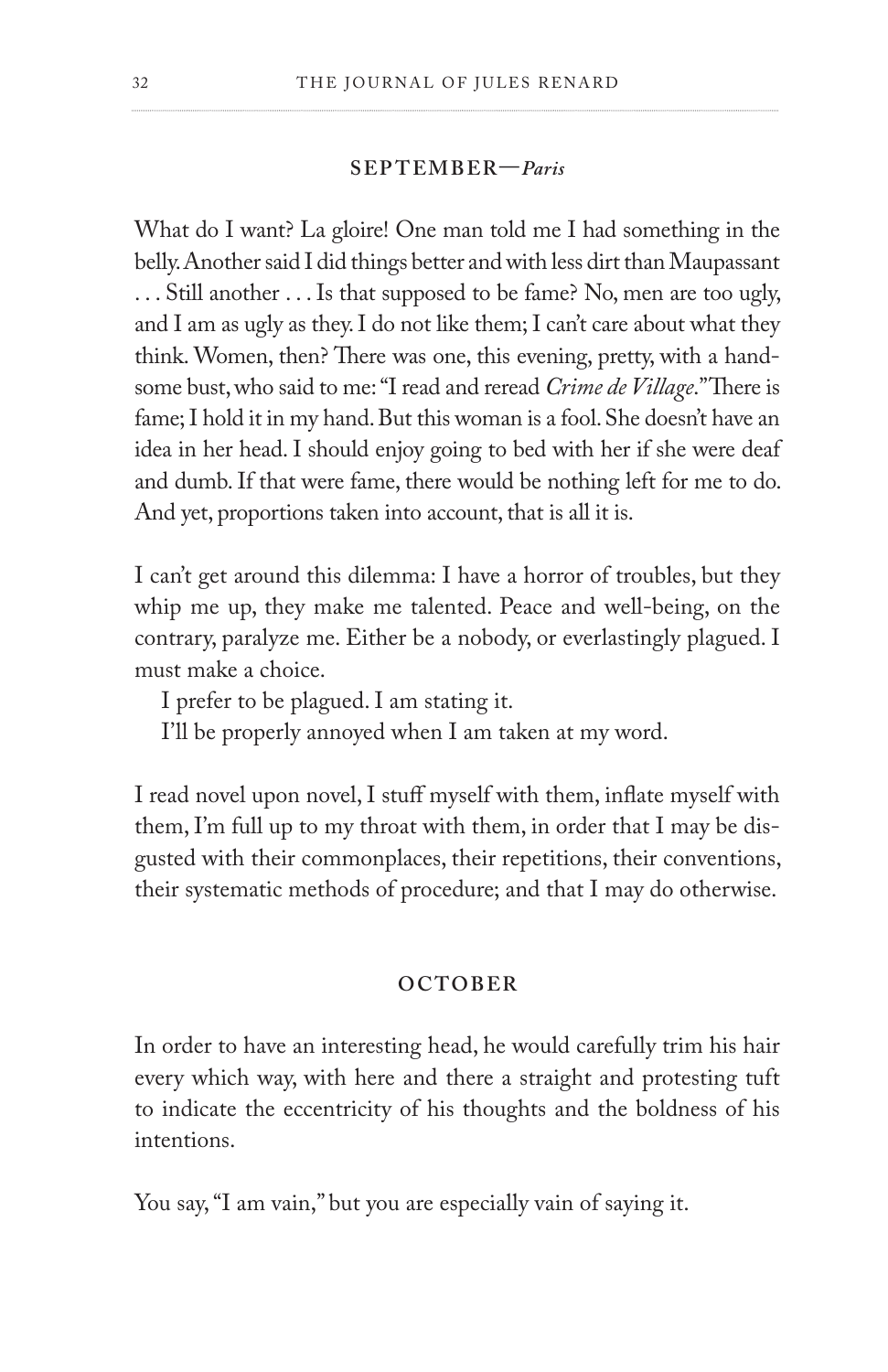Nothing is worse than the short stories of Balzac. The form is too small for him. Besides, when he had an *idea*, he made it into a novel.

This evening, memories are using my brain as a tambourine.

Papa has taken to wearing gloves like a young man. It is a vanity that has come to him late in life. If you were to ask him why, he would say that age is freezing the tips of his fingers.

## **NOVEMBER**

We want to found a literary review. "Who will do the commentary?" each of us said. No one wanted to do the commentary. Someone suggested: "Let's take turns doing it."

In the end, it seemed that we all had some items of current comment in our pockets, ready to be delivered for the first issue . . .

Vallette, in his capacity of editor-publisher, embellishes his conversation with expressions such as: estimates, balances, incoming funds, accounts rendered.

Our scorn for money having been proclaimed loud and strong, we shall be enormously set up if the first issue brings in a profit of ten sous.

Last night, the 13th, first meeting of *La Pléiade* at the Café Français. There were some strange-looking characters. I thought we had done with long hair. It seemed as though I had come into a menagerie ...

. . . [The legal standing of the periodical is discussed] . . . If there should be an attachment . . .

. . . Clearly, they had never owned anything subject to attachment. Still, an uneasiness had risen. The word was paralyzing. Each one saw himself seated on a bench in prison, surrounded by little baskets of food brought by friends.

. . . The danger of an attachment seemed to have been removed.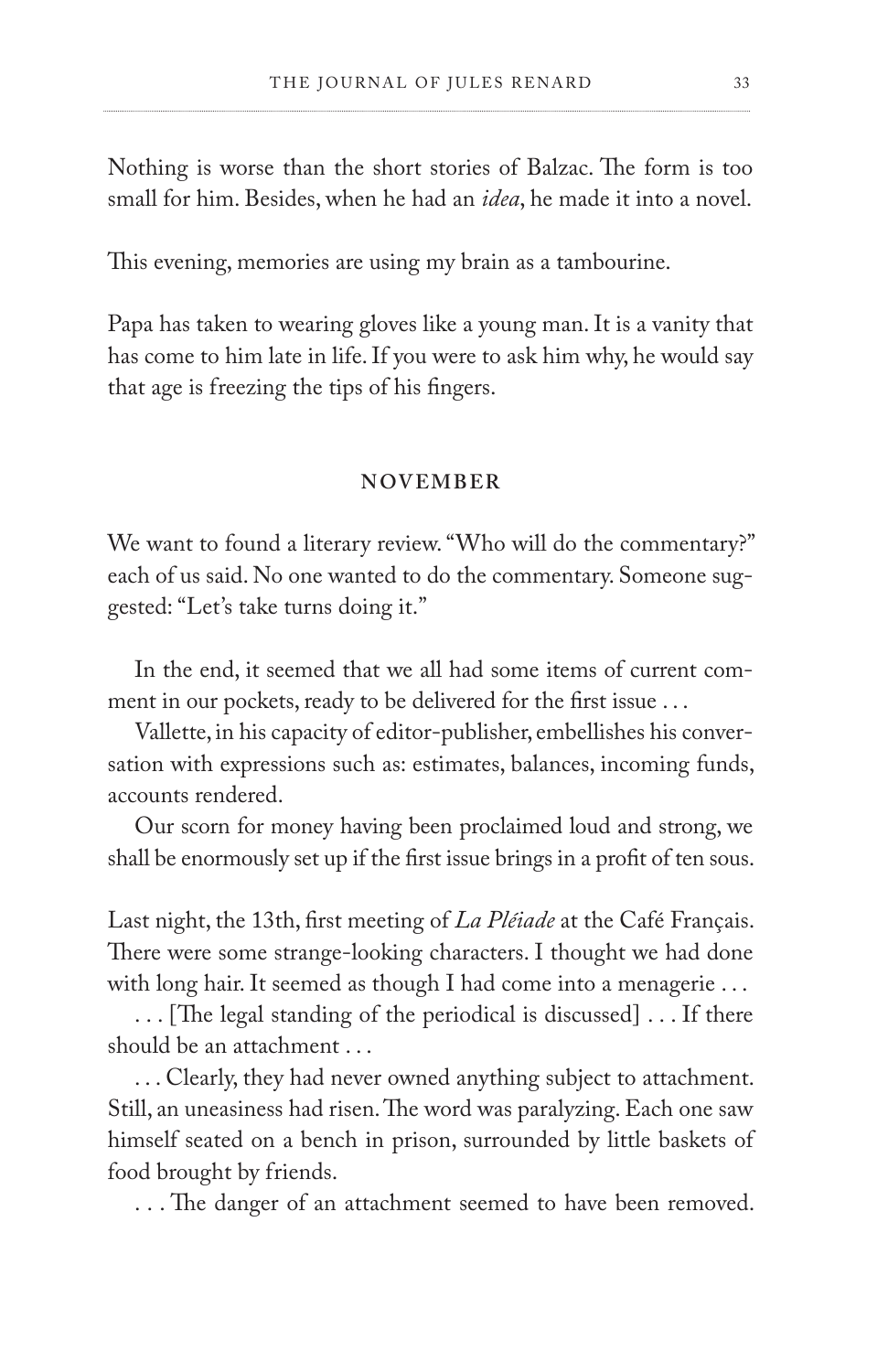Vallette, editor-in-chief, consulted a scrap of paper:

"First the name. Are we keeping the name of *La Pléiade*?"

I didn't dare say it, but I found this starry title a little old-fashioned. Why not Scorpio or the Big Dipper? And groups of poets had already used that name—under Ptolemy Philadelphus, under Henry III and under Louis XIII. Nevertheless, the name was adopted.

And the color of the cover?

"Butter yellow." "Mat white." "Apple green." "No! Like a horse I saw—dappled gray chestnut. No! No!"

Vallette didn't quite remember the horse he had seen.

"The color of tobacco with milk poured over it."

"Shall we make the experiment?"

A bowl of milk was brought, but no one offered his tobacco to be wasted.

We began to go through the series of colors, but couldn't find the right words. Verlaine should have been there. Without him we tried to make do with gestures, spread fingers, impressionistic attitudes, suspended movements, forefingers stabbing the air.

"And you, Renard?"

"Oh, I don't care."

I feigned indifference, but in truth I adore the green of certain magazines after they have been washed by the weather in the kiosques.

"And you, Court?"

"I side with the majority."

"Everybody is siding with the majority. What is the majority for?"

It was concentrating on mauve. Mauve curtains are so pretty! And then the word rhymes with alcove, and the association of ideas brought a humid gleam to the eye of Aurier: perhaps he knows an elegant great lady.

Vallette began again:

"On the back cover we will put (won't we?) the titles of our published works."

No one said a word.

"And of works to be published."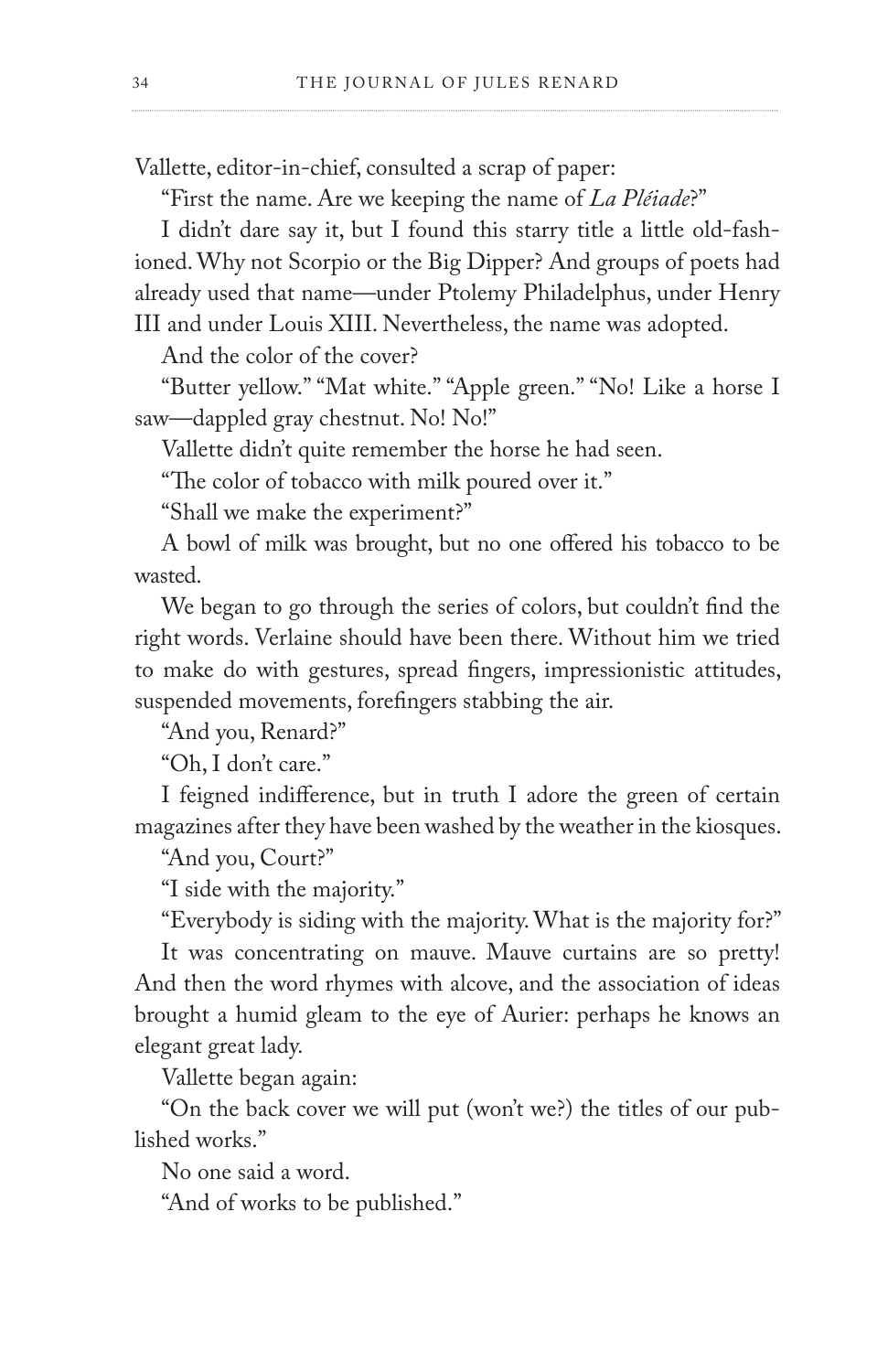Everyone tried to speak. Aurier: "*Le Vieux*;" Vallette: "*Babylas*" Dumur: "*Albert*." And the list grew longer, full of titles as though it were descended from the Crusades.

"And you, Renard?"

"I have no titles. But, as for copy, I have a lot of that!"

I seemed to imply that they had none. They looked at me sidewise.

"Now about the format," said Vallette. "Perhaps we should have started with that."

"Don't care." "Don't give a damn—"

"Excuse me," said Aurier. "We need air, and margins, wide margins. The text must be able to move about the paper."

"Yes, but that has to be paid for." "Oh!" "I request the format in 18vo so it will fit my bookcase . . ."

. . . "Now let's take a look at the contents. Everybody must contribute to the first issue."

"We'll be like sardines in a can."

The review was cut up into slices.

"I'll take ten. Yes, ten. I'll pay thirty francs for them."

We finally got lined up like passengers in a stage-coach. I was forgiven for not having any poetry to offer, because they were all contributing poetry.

"A frontispiece and tail-pieces, of course."

"Oh, yes, many tail-pieces to keep the poems separate, because they will follow upon each other's heels like customers at a box-office who are afraid they won't get in. And suppose they should become mixed up! . . ."

Vallette will write an article on *La Pléiade*. This approximately will be its gist: there are three reasons for founding a literary review. 1. To make money. We do not wish to make money—

We looked at each other. Who, here, would say that he wished to make money? No one. A happy situation.

"Are we by chance *décadents*?"

"No! Not with Baju. He is a schoolteacher, you know."

"Too bad! The god Verlaine will not seat us on his right hand."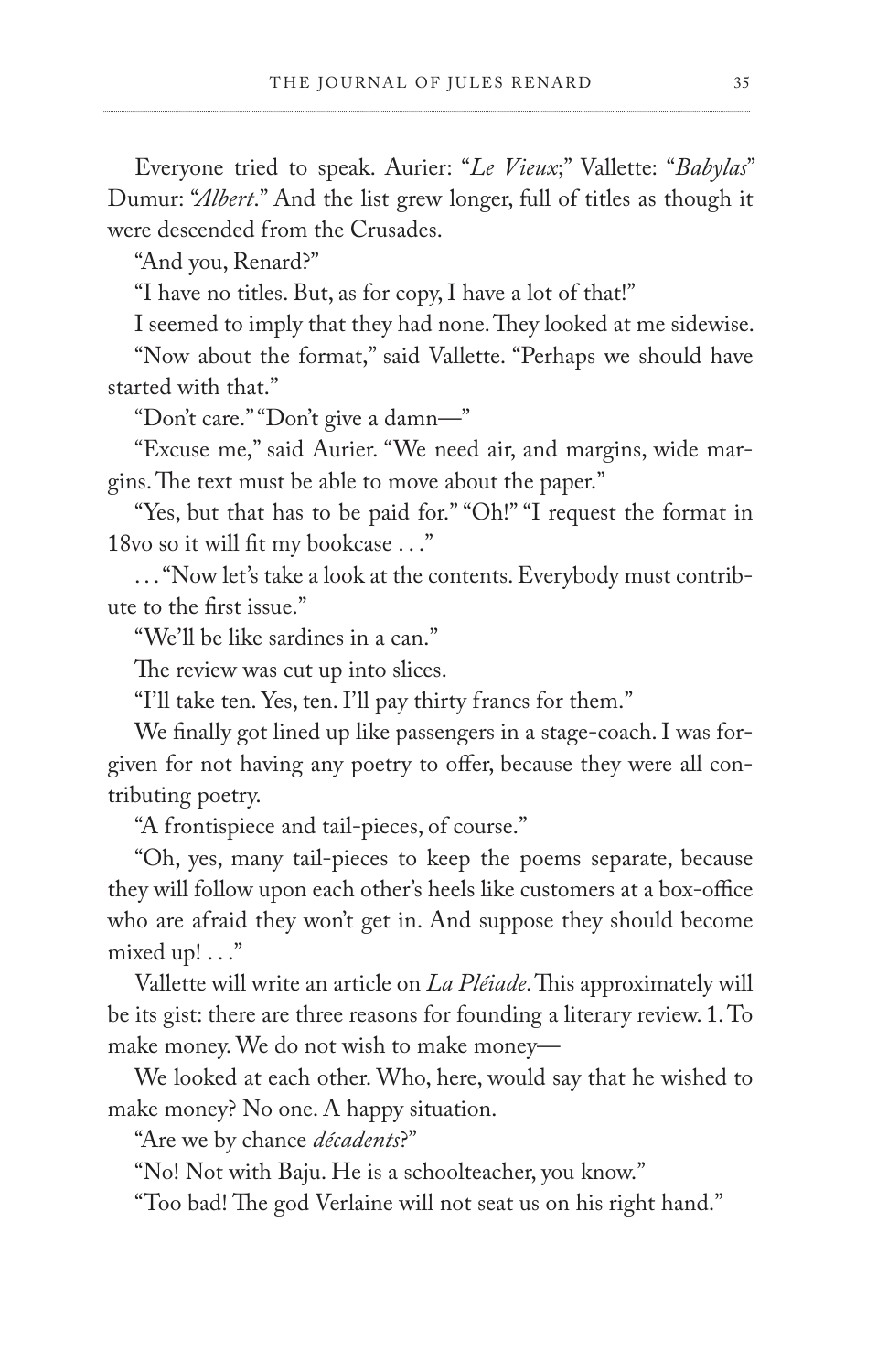"Do we plan on clarity?"

"Yes, clarity." "Entire clarity." "Oh! entire clarity. Let's not exaggerate. Let's say chiaroscuro."

"Bring only the top of your baskets," Vallette said.

Samain, a young man of distinguished aspect, wearing stylish gloves, who so far had said nothing, being entirely taken up with sketching a fat woman's bottom on the table, remarked:

"And we will give what's underneath to *Le Figaro*."

"Don't knock *Le Figaro*. Aurier belongs to it."

"So does Randon." . . .

Unhappily, the question of monetary contributions came up. Vallette announced that he would put them down as they were called, but in pencil, so they could be erased at the first sign of regret. Renard, 30 francs; Dumur, 20; Vallette, 10; Raynaud, 10; Court, 5. It went on diminishing like a lizard's tail. I wondered if it would end by someone contributing a button. Justly proud, by virtue of my 30 francs, I promptly conceived a high opinion of myself and of the Universe, and disdainfully neglected to say anything that might crush, under a pile of guarantees, the suspicions as to my solvency that must certainly have been springing up in the hearts of these men.

It was decided that we would meet the first and the last Friday of each month in some café on the decline, "to give it a boost". It was decided that we would then pay two contributions at a time, because a review should be able to say "I exist", and that is not as easy as Descartes thought.

The glasses were empty. Three lumps of sugar remained in a saucer. Aurier picked them up between his thumb and forefinger and offered them from afar. Heads moved from side to side. He did not insist, but placed them in the pocket of his Prince Albert. "It's for my rabbits," he said, parodying a joke by Taupin. For tomorrow's breakfast, most likely.

From eleven o'clock until midnight, in silence, all braced themselves for the final moment. There was good reason: who would pick up the check? Surmises, sly and wordless, walked like spiders under